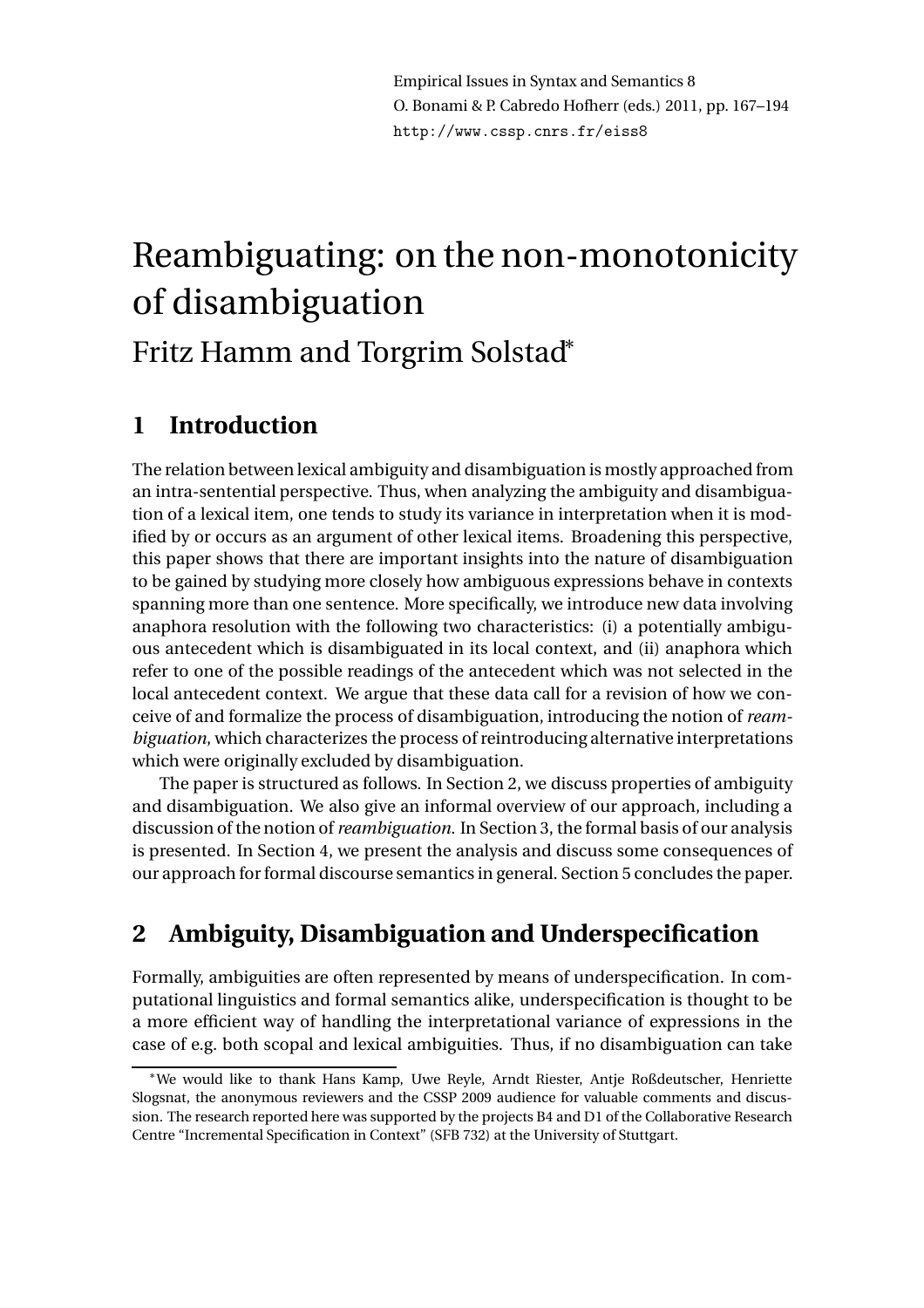place, as is the case when the information present does not allow an informed decision as to which interpretation to choose, the underspecified representation allows interpretational decisions to be deferred to a later point at which such information may become available. We focus on another aspect of underspecification, however, namely its role in the relation between ambiguous and disambiguated expressions. In general, it is assumed that semantic information included in an underspecified representation is discarded and not retrievable when interpretational decisions resulting in disambiguation are made. Contrary to this, we argue that this view is inadequate for the phenomena of anaphora resolution which we analyze in this paper: Still assuming disambiguation to involve the discarding of information in underspecified representations, we allow the result of disambiguation to be reversed or altered in subsequent discourse under certain conditions.

Underspecified representations of lexical (or scopal) ambiguities typically involve some kind of disjunction (Reyle, 1993) or conjunction (Poesio, 1996). In the Underspecified Discourse Representation Theory approach of Reyle, for instance, underspecification is represented by means of the disjunctive operator  $\stackrel{!}{\vee}$ , cf. the simplified representation of the two-way ambiguous deverbal nominalization *delivery* in (1):

(1) 
$$
\left\langle \alpha \left| \begin{array}{c} \alpha = e^{\frac{1}{\sqrt{2}}} \alpha = y \\ e: \text{ deliver}(x,y) \\ \text{AGENT}(e)=x \\ \text{THEME}(e)=y \end{array} \right| \right\rangle
$$

More specifically, the representation in (1) shows the semantic representation for *delivery* at NP level, stating that the event of delivering involves an agent and a theme argument. Importantly,  $\alpha$  in (1) represents the referential argument of the noun phrase which is assumed to be bound at DP level. As indicated in the first line of the condition part of the representation, the referential argument *α* of *delivery* may either be an event or an object, the latter corresponding to the theme of the verb *deliver*.

Assuming a disjunct or conjunct representation of such underspecified ambiguous expressions, disambiguation is naturally viewed as a process of disjunct or conjunct deletion. Thus, the disambiguating contexts for *delivery* in (2) are often thought to lead to a deletion of the first or second disjunct in the top-most condition in  $(1)$ .<sup>1</sup>

- (2) a. the damaged delivery  $(\alpha = e^{\int \alpha} \alpha = y)$ 
	- b. the quick delivery  $(\alpha = e^{\int \alpha} \alpha = y)$

In (2), *damaged* is assumed to combine only with the object reading of *delivery*,whereas *quick* selects only the event reading. As mentioned briefly above, the status of the deleted disjunct(s) or conjunct(s) will be of main interest in this paper. We also assume that the disambiguation of underspecified expressions leads to disjunct or conjunct deletion. However, we argue that the information contained in the deleted conjunct should be retrievable under certain conditions.

Our data mainly involve German deverbal nominalizations. More specifically, we present a study of nouns derived by means of the suffix *-ung* (comparable both to *-tion*

<sup>&</sup>lt;sup>1</sup>Similar remarks may be made with regard to Poesio's (1996) disambiguation inference mechanism.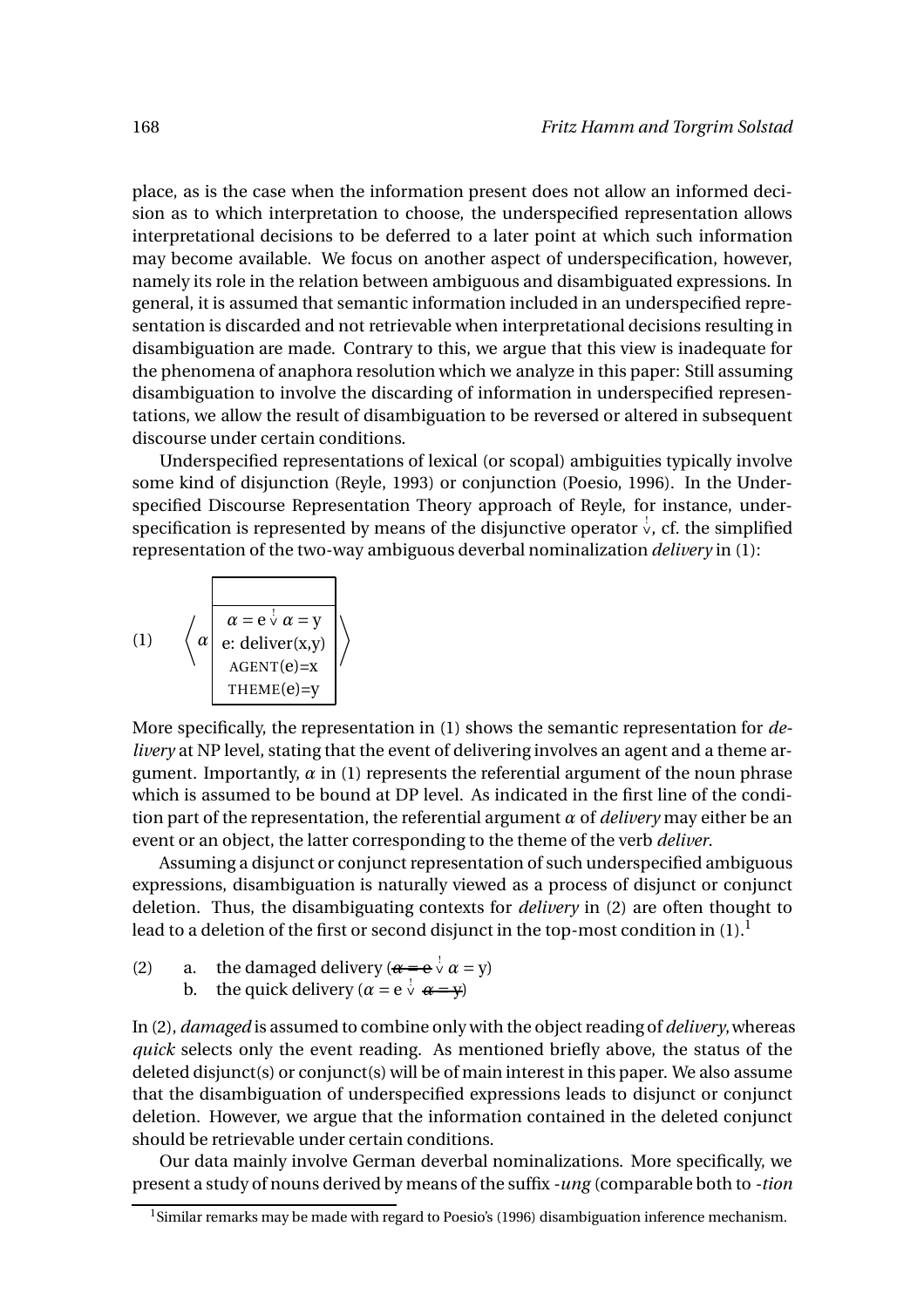and *-ing* nominalizations in English, cf. Ehrich and Rapp, 2000; Rossdeutscher and Kamp, 2010). While all productively derived *-ung* nouns have an event reading, quite a few *-ung* derivations additionally have result state and/or object readings, cf. *Absperrung* (from *absperren* 'cordon off', 'block') in (3), which is three-way ambiguous:

- (3) a. *Die Absperrung wird morgen abgebaut.* the barrier will be tomorrow dismantled 'The barrier will be dismantled tomorrow.'
	- b. *Die Absperrung des Gebiets wird noch aufrecht erhalten.* the cordoning-off the area is still sustained 'The cordoning-off of the area is still sustained.'
	- c. *Die Absperrung des Gebiets wurde von den Demonstranten behindert.* the cordoning-off the area was by the protesters hampered 'The cordoning-off of the area was hampered by the protesters.'

All noun phrases headed by *Absperrung* in (3) are disambiguated in context: the predicate *abbauen* ('dismantle') (3-a) is assumed to select for object interpretations,*aufrecht erhalten* ('sustain') (3-b) for states and *behindern* ('hamper') (3-c) for event interpretations (for details see Hamm and Kamp, 2009). A simplified, underspecified semantic representation covering all three readings is provided in (4):

(4) 
$$
\langle \alpha \rangle
$$
  
\n $\alpha = e^{\frac{1}{\nu}} \alpha = s^{\frac{1}{\nu}} \alpha = y$   
\ne CAUSE s  
\ns: HAVE(y,z)  
\nFUNCTION\_AS\_BARRIER(y)  
\nAGENT(e)=x

Briefly stated, *Absperrung* involves an event e causing a state s in which the (incremental) theme y blocks access to some region z. Again, the topmost condition of the representation provides information on the possible referential arguments of the noun: it may be an event (e), a state (s) or an object (y). For details on the logic and ontology of disambiguation, the reader is referred to Hamm and Kamp (2009).

Taking the above considerations of Reyle (1993) or Poesio (1996) as a starting point, there is nothing special about how the disambiguating contexts in (3) influence the possible referential arguments of the DPs headed by *Absperrung* ('cordoning-off', 'barrier'). However, we present data (the naturalness of which has been confirmed by numerous native speakers) which are highly problematic for a naive disambiguationas-disjunct-deletion approach as described above. These data involve two-sentence sequences where a potentially ambiguous deverbal nominalization is disambiguated in the first sentence. The second sentence contains a pronoun which is clearly coreferential with the DP headed by the deverbal nominalization. However, due to sortal restrictions in its local context, this pronoun can only pick up a reading which was *not* selected for in the first disambiguating sentence, cf. the sequence in (5):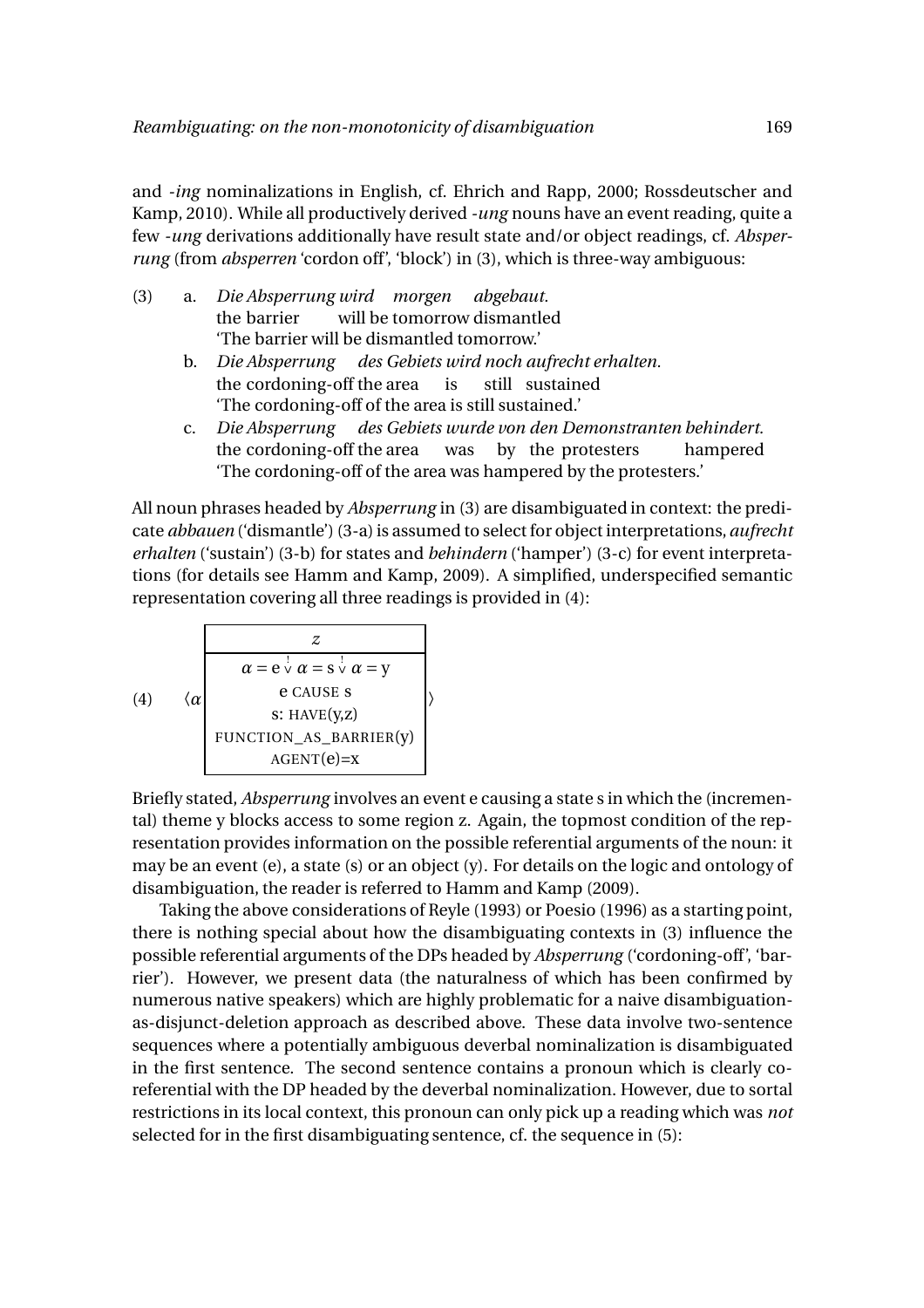(5) *Die Absperrung des Rathauses wurde vorgestern* the cordoning-off the town hall was the day before yesterday by *von Demonstranten behindert. Wegen anhaltender Unruhen wird sie auch heute* protesters hampered. Due to continuing unrest is it also today *aufrecht erhalten.* sustained.

'The cordoning-off of the town hall was hampered by protesters the day before yesterday. Due to continuing unrest, it [the state of being cordoned off] is sustained today as well.'

In (5), the anaphora *sie* ('it', literally: 'she') is co-referential with the noun phrase headed by *Absperrung* in the first sentence. As stated in the discussion of example (3-c), the predicate *behindern* ('hamper') restricts the ambiguity of *Die Absperrung des Rathauses* and fixes an event reading of the noun phrase. However, recall that the matrix predicate in the second sentence, *aufrecht erhalten* ('sustain'), only allows the referential argument of the anaphora *sie* ('it') to be a state. But if the fixation of the event reading, i.e. the disambiguation of *Absperrung*, involves the irreversible deletion of its other possible referential arguments, there should be no appropriate discourse referent for *sie* ('it') to pick up, contrary to intuitions. Given the naturalness of the sequence in (5), we contend that the disambiguation-as-deletion view must be revised. The mechanism of *reambiguation* which we propose accounts adequately for data such as (5) by allowing the restricted recovery of information which has been discarded as a result of disambiguation.

Attempting to pre-empt some of the most obvious arguments against granting examples such as (5) any special status, let us discuss briefly (i) a "lazy" approach, and (ii) the option of coercion, which have both been suggested to us in discussion. What we refer to as a "lazy" approach attempts to avoid the problem by assuming that disambiguation does not involve any deletion whatsoever. We contend that this is no option, as it would predict that every possible discourse referent of a noun is always available in subsequent discourse. The following unacceptable example (indicated by the '#' sign), which will be discussed later, shows that this is not the case. It crucially involves a 'physical object antecedent' and an anaphora of event type:

(6) #*Die Absperrung wurde heute verstärkt. Sie war am Vortag* the barrier was today fortified. It had the day before massively *massiv behindert worden.*

hampered been.

Intended: 'The barrier was fortified today. It [the cordoning-off] had been massively hampered the day before.'

Concerning the second option of *coercion* (or rather *reinterpretation* in the terms of Egg, 2005), this is a more intricate issue, which we can only touch upon in this paper.<sup>2</sup> Obviously, coercion would in principle always be applicable, as there are basically no restrictions to the mechanism of coercion given a sufficient complexity of types, which

<sup>&</sup>lt;sup>2</sup>The notion of *coercion* as introduced by Moens and Steedman (1988) was originally restricted to aspectual phenomena. Later, it has been widened to include a number of other phenomena such as e.g. sortal shifts (Dölling, 2003) in the nominal domain (cf. e.g. the work of Egg, 2005).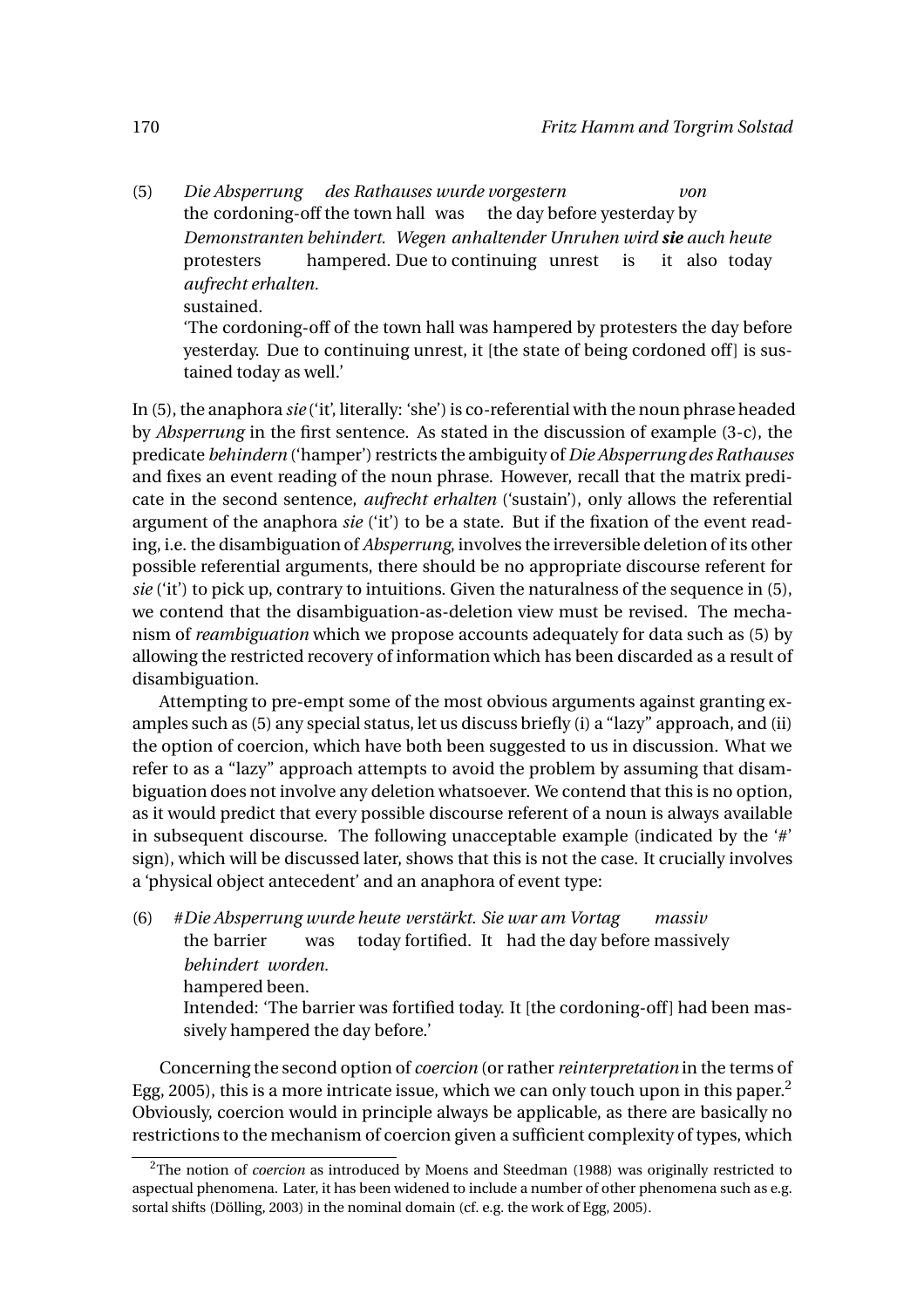is problematic in itself. As we will see below (see the discussion of examples (38-a)- (38-b) in Section 4), establishing proper restrictions for the acceptability of anaphoric relations such as the one in (5) is beyond the scope of simple type conflict resolution generally considered in formalizations of coercion. A more general argument against such an approach is that coercion, also in broader terms of sortal shifts, is taken to be a locally restricted phenomenon involving predicate-argument or modifier-head relations for which a (sortal) type conflict may be observed. In the case of (5) it is not all that clear what should initiate the process of coercion in the first place as there are no local type conflicts involved. Both the semantics of the DP headed by the nominalization and also obviously that of the pronoun satisfy the sortal restrictions of the arguments selecting for them locally. Of course, there is a type conflict involving the anaphora and its antecedent in (5), but we contend that applying coercion is not an appropriate way to deal with such phenomena. Rather, sequences such as (5) provide counter-examples to generally accepted assumptions in formal-semantic theories of anaphora resolution (cf. e.g. van Eijck and Kamp, 1997), which assume type identity between anaphora and their antecedents. Crucially, the solution we propose for dealing with the type conflict in (5) also has interesting, more general consequences for (formal) discourse semantics.

Before turning to the formal details of our analysis, we would like to give its main characteristics in informal terms. To account for the acceptability of examples such as (5), we reconstruct the required result state which the anaphora *sie* ('it') makes reference to. We show that such a reconstruction is possible even under the assumption that *behindern* ('hamper') erases the result state reading of the first sentence in (5). This is achieved in a process of *reambiguation*, which involves a three-step procedure of inference, reification (turning a predicate into a term) and unification. This reconstructed result state then serves as a suitable antecedent for the anaphoric pronoun *sie* ('it') of the second sentence in (5). More specifically, the procedure may be described as follows: Although there is no semantically suitable antecedent – in terms of semantic types – for the pronominal anaphora *sie* ('it') in (5), one can certainly assume that the discourse referent of the anaphor is allowed to be identified with the referent of the DP *die Absperrung des Rathauses*, also based on the morpho-syntactic constraints on referential identification for the discourse referent introduced by the singular feminine pronoun *sie* ('it'): Gender features exclude the referential argument of the neuter noun *Rathaus* ('town hall') and number features excludes the referential argument of the plural *Demonstranten* ('protesters'). These constraints trigger a mapping from the event denotation of *die Absperrung des Rathauses* to the result state, involving a nonmonotonic inferential process. The following pieces of information are of relevance for this process:

- The semantics of *Absperrung*, which derives from the verb *absperren* ('cordon off'), involves an object (*y*), which is incrementally constructed in order to block access to a region (*z*), i.e. the agent (*x*) of the event (*e*) causes a state (*s*) of inaccessibility of the region (*z*).
- The referential argument of the relevant 'anaphora theme argument' of the predicate *aufrecht erhalten* ('sustain') is of result state type, while the 'antecedent theme argument' of *behindern* ('hamper') is of event type.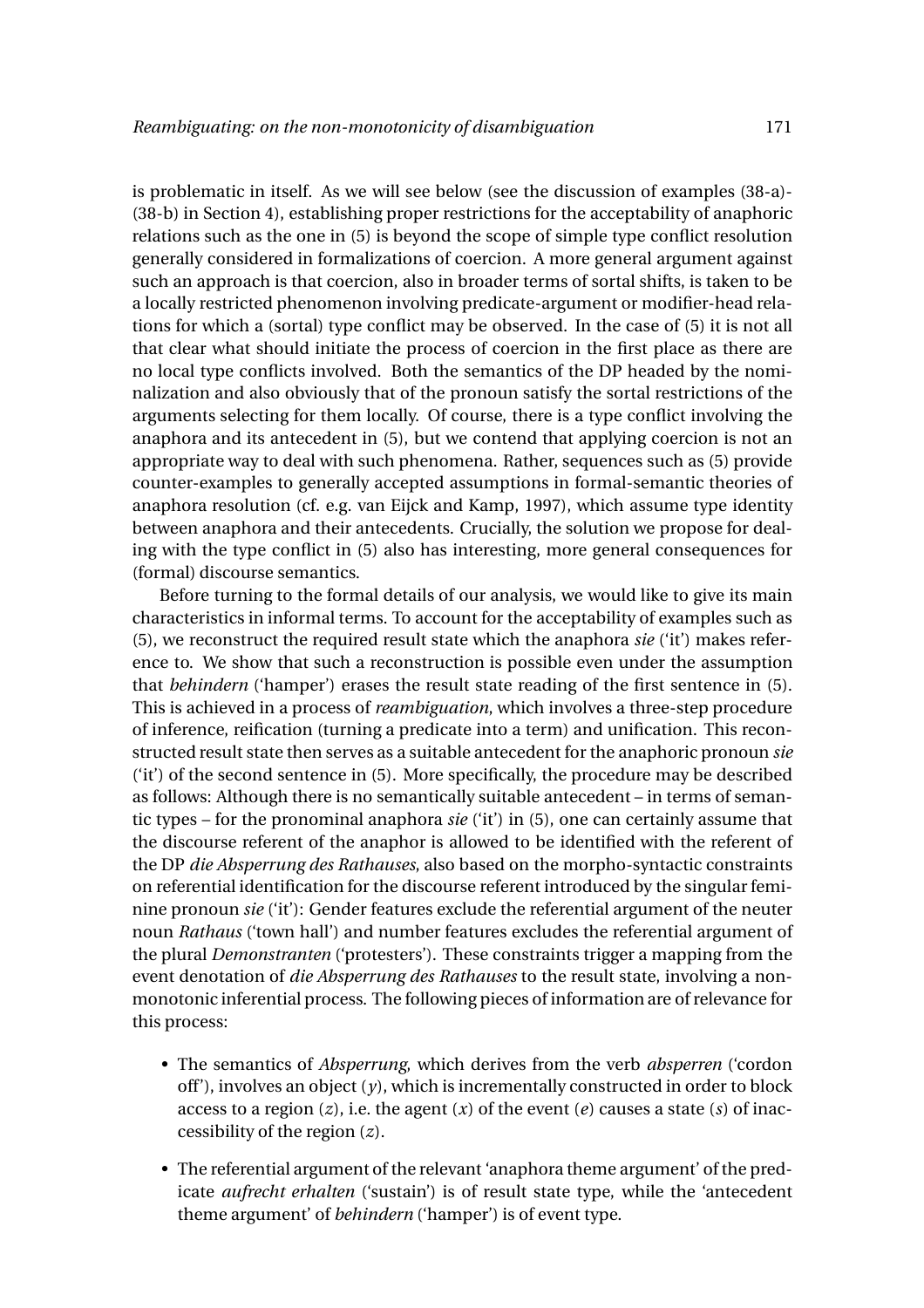- The properties of the pronoun *sie* ('it') its referent needs to be identified with one which is introduced by a DP – requires a mapping from the event referent of the DP *die Absperrung des Rathauses* ('the cordoning-off of the town hall') to the result state of being cordoned off. This state is accessible via the semantics of the predicate *absperren* ('cordon off'). The mapping from the event to the state consists in an abstraction over the times for which the predicate holds (from *absperr*(*e*, *t*) to the reified *absperr*[*e*,  $\hat{t}$ ]). This set of times can in principle be both the one for which the process of cordoning-off holds as well as the one for which the result state holds. In our analysis, we only exploit the latter possibility, since we assume that the predicate *aufrecht erhalten* ('sustain') only applies to *result* states.
- Consequently, a non-monotonic inferential process is initiated,in which the coming about of the result state of being cordoned off is inferred from the occurrence of the process of cordoning off.

As mentioned above, the proposed formalization allows us to account adequately for cases where the application of coercion would offer no obvious solution. This is for instance the case with the non-monotonic inference which is triggered by *behindern* ('hamper') and blocked by *verhindern* ('prevent'), respectively (cf. Hamm and Kamp, 2009). Making reference to this inferential variance enables us to explain the difference concerning the possibility of anaphora resolution in (5) versus (7).

(7) #*Die Absperrung* the cordoning-off the town hall was the day before yesterday by *des Rathauses wurde vorgestern von Demonstranten verhindert. Wegen anhaltender Unruhen wird sie auch heute* protesters prevented. Due to continuing unrest is it also today *aufrecht erhalten.* sustained.

'The cordoning-off of the town hall was prevented by protesters the day before yesterday. Due to continuing unrest, it [the state of being cordoned off] is sustained today as well.'

In (7), anaphora resolution fails because the above-mentioned non-monotonic inference that the activity of cordoning-off leads to a result state of being cordoned off is blocked by *verhindern* ('prevent'). Note that from the perspective of coercion, it is hard to differentiate the two cases, since they both involve antecedents with referential arguments of event type.

Finally, the problematic case in (6) discussed in connection with the "lazy approach" is accounted for under the assumption that physical objects are represented by predicates without temporal parameters. In this case, anaphora resolution is blocked correctly, since the above depicted three-step procedure involving inference, reification and unification is not applicable for predicates without temporal parameters.

Concerning the notion of reambiguation, it should be noted that reambiguation may involve a complete recovery of all readings which were deleted in the preceding context, and not just shifting to a different one, as in (5). Consider (8), where *ignorieren* ('ignore') allows *sie* ('it') to have a referential argument of all three possible types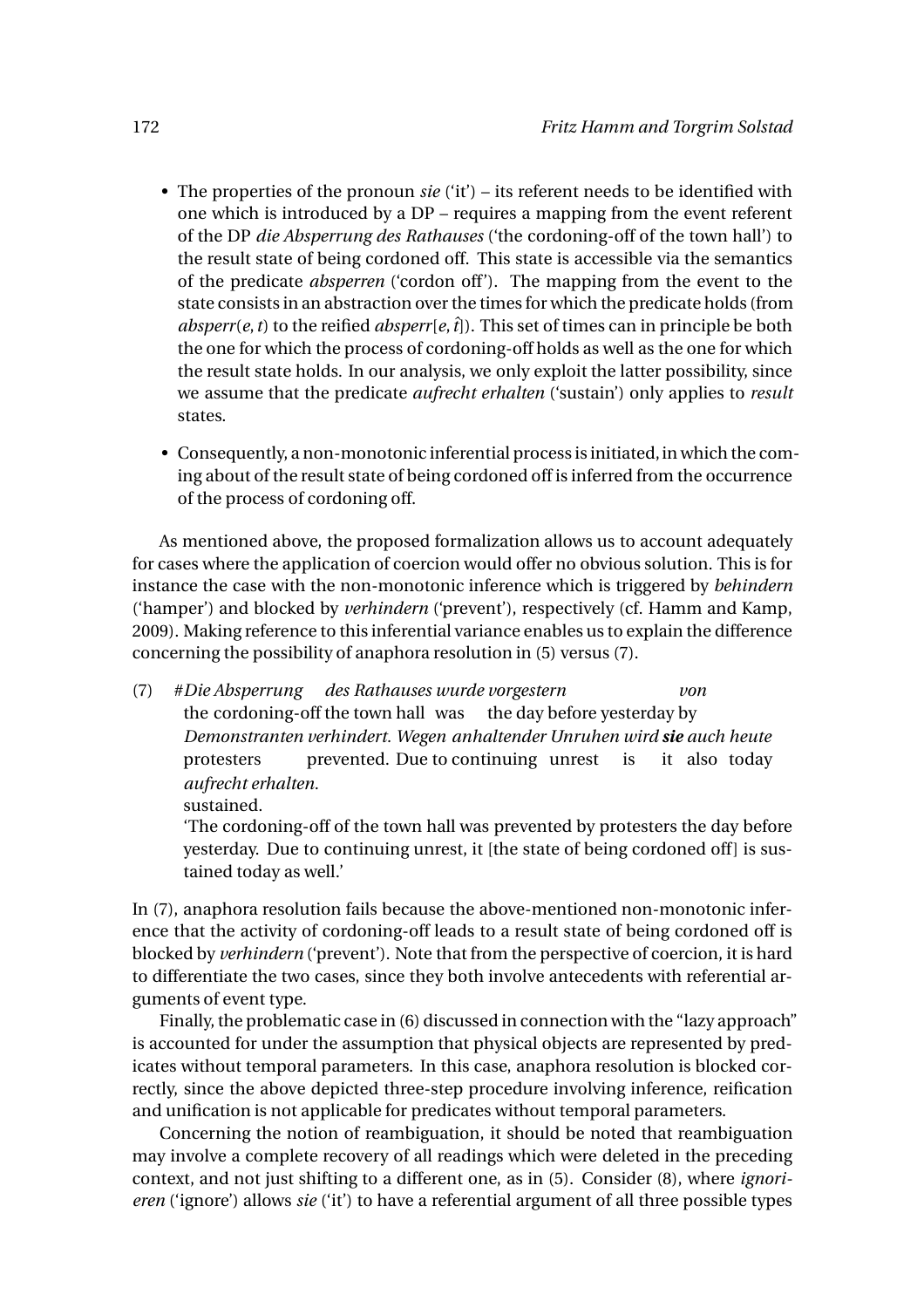(object, event and result state), whereas the *Absperrung*-DP in the first sentence clearly only has an event reading:

(8) *Die Absperrung* the cordoning-off the town hall was by protesters *des Rathauses wurde von Demonstranten behindert. Später* hampered. Later *haben sie alle* have it everyone ignored. *ignoriert.* 'The cordoning-off of the town hall was hampered by protesters. Later, everyone ignored it.'

In the next section, we present the most important theoretical prerequisites for the formal analysis alluded to in the informal description above. It will involve a coupling of Discourse Representation Theory (DRT; Kamp and Reyle, 1993) with Constraint Logic Programming (CLP; van Lambalgen and Hamm, 2005).

# **3 Event Calculus**

Crucially, our approached is based on Constraint Logic Programming. However, before we start to develop integrity constraints and programs for the examples discussed so far, we will give a short informal introduction to the event calculus. For a much more comprehensive introduction the reader is referred to van Lambalgen and Hamm (2005). The event calculus originated in Artificial Intelligence and was used for high level control of mobile robots (see McCarthy and Hayes, 1969; Kowalski and Sergot, 1986; Shanahan, 1997). In van Lambalgen and Hamm (2005) the event calculus is formalized as a (constraint) logic program with the aim to represent planning. The motivation for logic programming as an adequate tool for planning is as follows: Planning is defined as setting a goal and devising a sequence of actions that will achieve that goal, taking into account events in the world, and properties of the world and the agents. Now consider a typical clause of a propositional logic program, say

$$
p_1,\ldots,p_n\to q.
$$

In this clause, one may think of *q* as a goal to be achieved if conditions  $p_1, \ldots, p_n$ are satisfied. This accounts for the basic intuition concerning planning as well as for the recursive character of planning, since the conditions  $p_1, \ldots, p_n$  could be given as subgoals as well:

$$
r_{i_1},\ldots,r_{i_m}\to p_i.
$$

Moreover, logic programing nicely captures the crucial non–monotonicity of planning. Given a goal G and circumstances C under which G can be achieved, it does not follow in a strict sense that G can be achieved under C plus some additional circumstances D. In this sense a planning system requires a non-monotonic formalism and logic programming is such a formalism.

The connection between planning and linguistic processing is established by assuming that a sentence S is considered as a goal (make S true) to be achieved by updating the discourse model. This means that we can model the understanding of a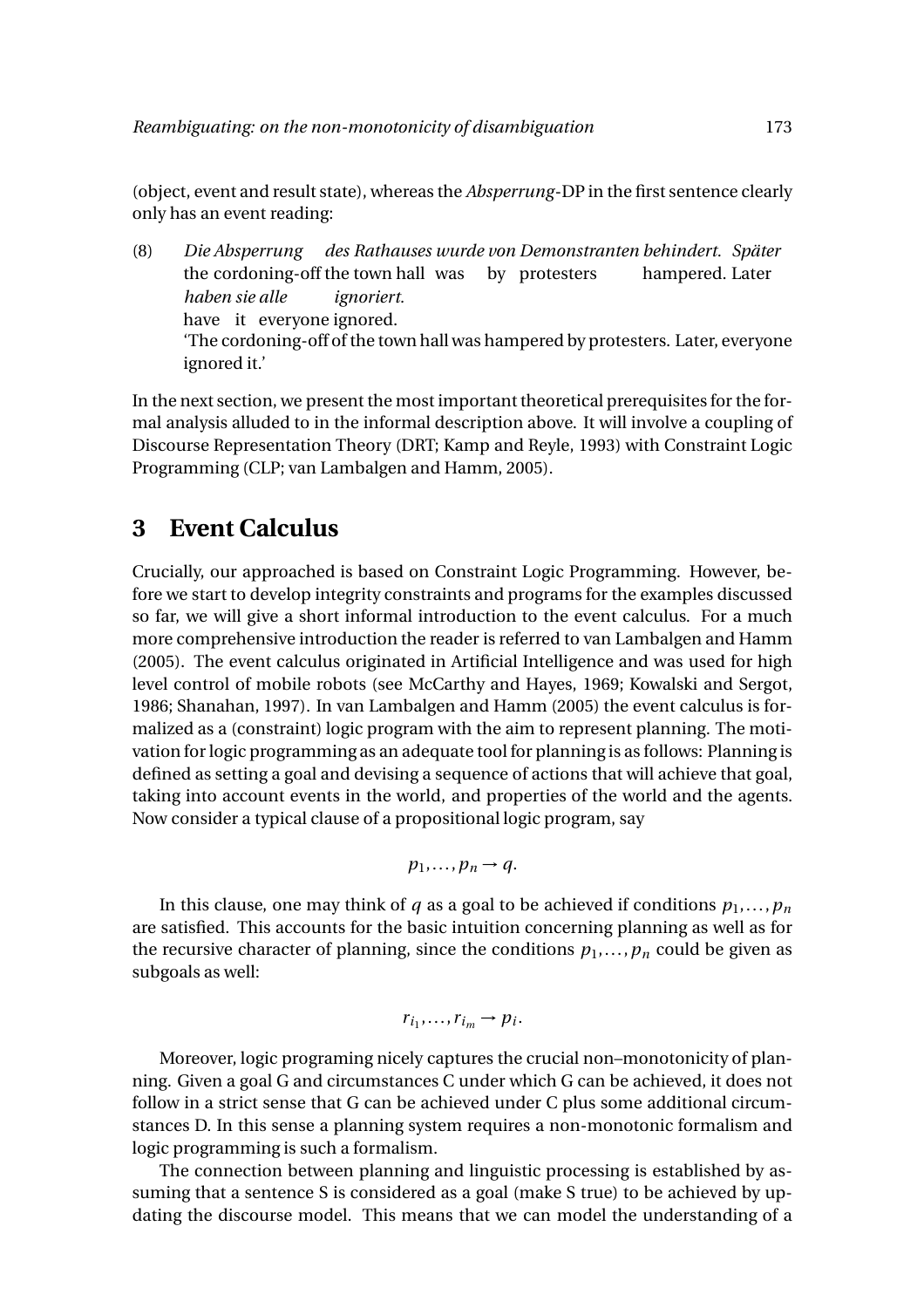sentence in discourse as such a goal. The goal is to make a sentence – as part of a discourse – true by accommodating those facts necessary for establishing the truth of the sentence.<sup>3</sup> Let us now consider a specific example.

### **3.1 Linguistic Motivation**

(9) It was hot. Jean took off his sweater.

In (9), we naturally understand that the eventuality expressed by the second sentence is included in the temporal profile of the eventuality expressed by the first sentence. In order to establish this temporal overlap one could intuitively argue as follows:

(10) World knowledge contains no link to the effect that taking off one's sweater changes the temperature. Since it is hot at some time before *now*, the state *hot* must either hold initially or must have been initiated at some time *t*. The latter requires an event, which is however not given by the discourse. Therefore *hot* may be assumed to hold initially. Similarly no terminating event is mentioned. Thus, *hot* extends indefinitely, and it follows that the event described by the second sentence must be positioned inside the temporal profile of *hot*.

The event calculus is meant to formalize this kind of argumentation. Note the following important feature of the above argument. Several steps use a non–monotonic inference scheme. For instance, the conclusion that the state *hot* holds initially is derived from the observation that the discourse does not mention an initiating event. From this observation we conclude that there is no initiating event, leaving only the possibility that *hot* holds initially. A second feature of this reasoning involves the principle of *inertia*. This principle, which is axiomatized by the axioms of the event calculus, states that if a state – *hot* in our example – is not forced to change under the impact of an event, it is assumed to remain unchanged.

Before we proceed to describe the event calculus a bit more formally, we will first outline a kind of roadmap for the formalism as a whole, since this type of formal system is rather unusual in linguistic semantics. We will also indicate which part of the combined system is used for the derivation of anaphora resolution in the examples discussed so far. The combined system consists of the event calculus as a logic program which, however, is confined to provide only universal information. For the introduction of existential information the calculus is therefore combined with a tool from data base theory – integrity constraints, which also allow to give a precise formulation of the above slogan saying that a sentence S is to be considered as a goal (make S true) to be achieved by updating the discourse model. The last component of the formalism is a theory of reification which allows to turn predicates into terms. This is crucial for the second step of the three-step procedure (inference, reification and unification) of computing the anaphoric link in example (5).

<sup>3</sup>Van Lambalgen and Hamm (2005) argue for a close connection between planning and tense. The justification of this claim is however beyond the scope of this paper. The interested reader is therefore referred to van Lambalgen and Hamm (2005).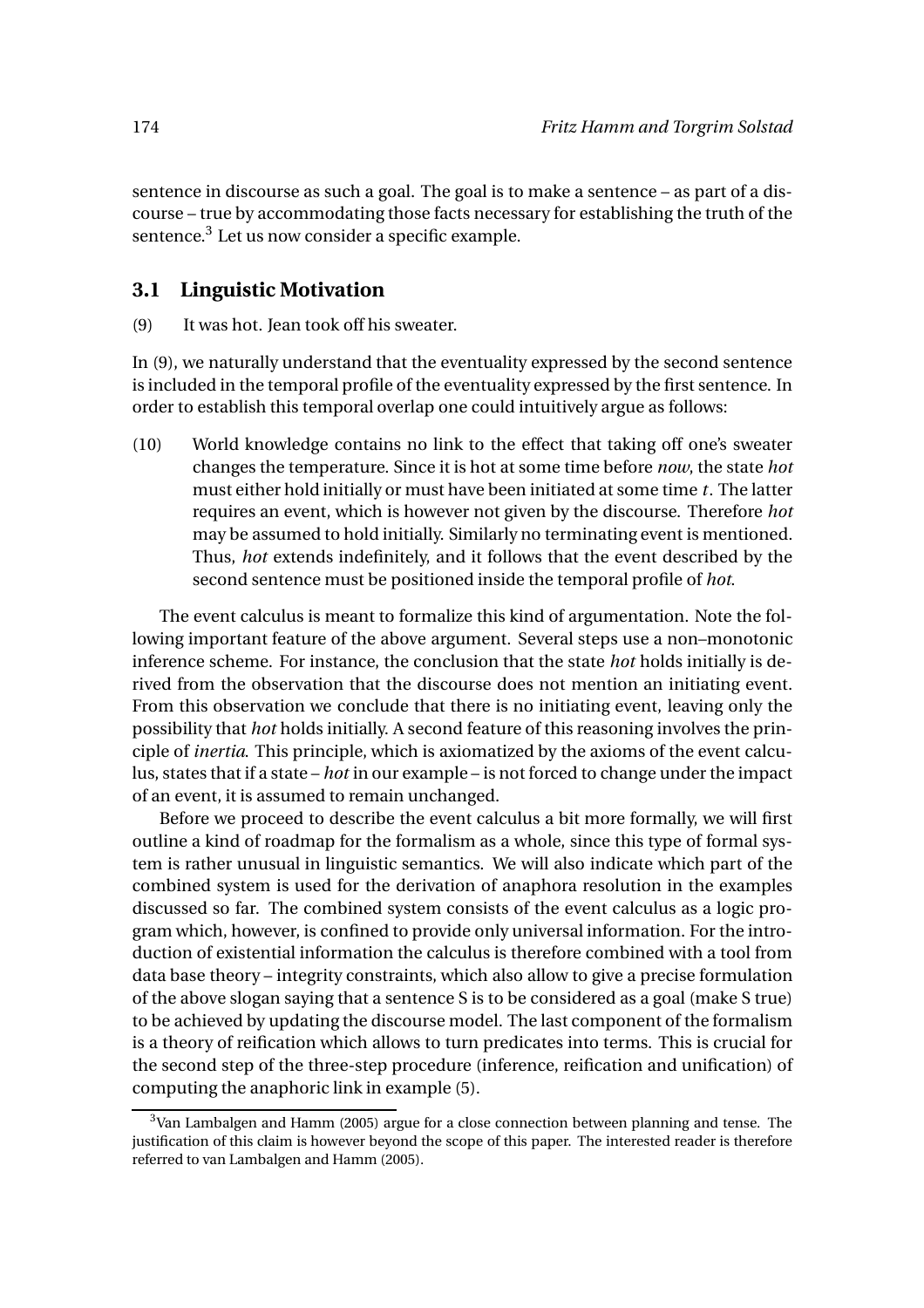#### **The combined system**  $\overbrace{\hspace{2.5cm}}^{x }$

| Event calculus | Integrity constraints | Reification     |
|----------------|-----------------------|-----------------|
| Inference      | update of             | maps predicates |
|                | discourse models      | to terms        |

We will now start with the language of the event calculus.

#### **3.2 The language of the event calculus**

Formally, the event calculus is a many-sorted first order logic. The sorts include event types, fluents (time-dependent properties, such as activities), real numbers, and individuals.<sup>4</sup> We also allow terms for fluent-valued and event type-valued functions.

The event calculus was devised to model formally two notions of change, instantaneous change – such as two balls colliding – and continuous change – for instance the acceleration of a body in a gravitational field. A first series of primitive predicates is used for modelling instantaneous change.

- (11) *Initially*(*f* )
- (12) *Happens*(*e*,*t*)
- $(13)$  *Initiates* $(e, f, t)$
- $(14)$  *Terminates* $(e, f, t)$

The intended meaning of these predicates is more or less self-explanatory. The predicate *Initially(f)* takes as its argument a fluent (a time-dependent property) and says that *f* holds at the beginning of a scenario. *Happens*(*e*,*t*) holds if event type *e* happens at time point or interval *t*. The event calculus allows to interpret *t* as a point or as an interval. *Initiates*(*e*, *f* ,*t*) says that event type *e* causes *f* to be true strictly after *t*; i.e. *f* does not hold at *t*. Finally, *Terminates*(*e*, *f* ,*t*) expresses that *f* holds at *t* and that *e* causes *f* not to hold after *t*.

The next two predicates are used to formalize continuous change.

- $(15)$  *Trajectory* $(f_1, t, f_2, d)$
- $(16)$  *Releases* $(e, f, t)$

The 4-place predicate *Trajectory*( $f_1$ ,  $t$ ,  $f_2$ ,  $d$ ) measures the change of  $f_2$  under the force  $f_1$  in the interval from  $t$  to  $t + d$ . Linguistically, it is very close to the notion of incremental theme (see for instance Krifka, 1989; Dowty, 1991). One may think of  $f_1$  as an activity which acts on *f*2. Dowty uses *mowing a lawn* in order to explicate the notion *incremental theme.* In Dowty's example  $f_1$  is the mowing activity and  $f_2$  the changing state of the lawn under this activity. The fluent  $f_2$  should therefore be considered a parameterized partial object; in Dowty's example the state of the lawn after *d* time

<sup>&</sup>lt;sup>4</sup>The term *fluent* was coined by Newton for functions with a temporal parameter.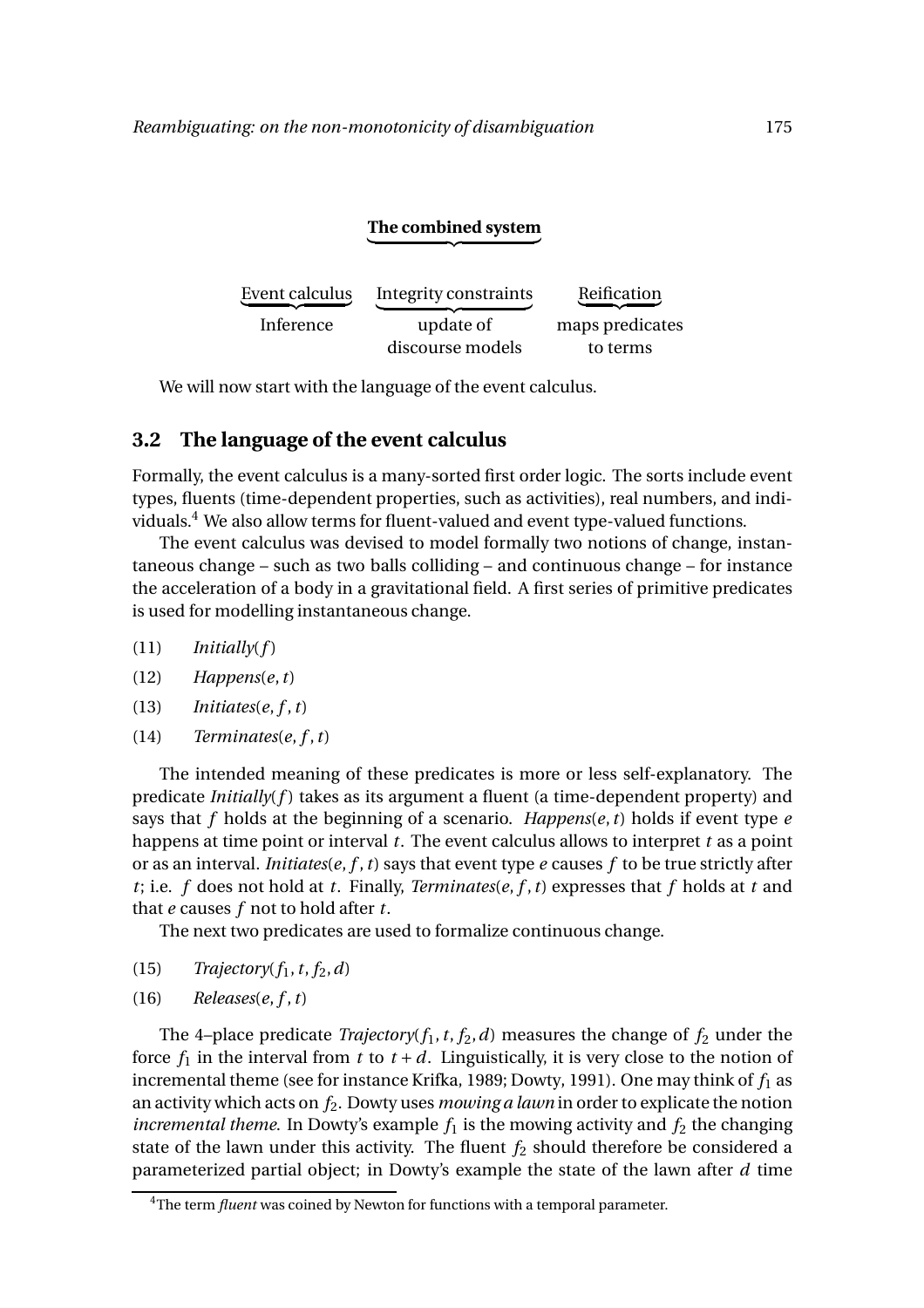steps of the ongoing activity of *mowing*. The axioms of the event calculus then provide the homomorphism between the ongoing activity and the resulting (partial) state – the partially mowed lawn – as required by Dowty.

The *Releases*(*e*, *f* ,*t*) predicate is necessary for reconciling the two notions of change formalized by the event calculus. Without this predicate the axioms would immediately produce an inconsistency. Intuitively, the *Releases* predicate says that after event *e* happened, *f* is no longer subject to the principle of inertia. This allows *f* to change continuously. Consider a scenario of filling a bucket with water. Event type *tap–on* releases the parametrized fluent  $height(x)$  that measures the continuously changing level of the water in the bucket from the principle of inertia.

The *Clipped*–predicate of the calculus expresses that an event either terminating fluent  $f$  or releasing this fluent from the principle of inertia occurred between times  $t_1$ and  $t_2$ .

 $(17)$  *Clipped* $(t_1, f, t_2)$ 

The last predicate states that fluent *f* is true at time *t*.

 $(H8)$  *HoldsAt* $(f, t)$ 

'*HoldsAt*' should be considered a truth predicate although the axioms of the event calculus do not contain the characteristic truth axiom, i.e.

$$
HoldsAt(\overline{\phi},t) \leftrightarrow \phi(t)
$$

where  $\phi$  is a name for formula  $\phi$ . More formal machinery is necessary to transform *HoldsAt* into a truth predicate satisfying the characteristic truth axiom. We will resume the discussion of this topic in section 3.5.

In the next section we will introduce the axioms of the event calculus in an informal way and motivate their use by way of the above reasoning example (10).

#### **3.3 Axiomatization**

In this section we will show how the axioms of the event calculus constrain the meanings of the basic predicates and how they formalize the principle of inertia. Moreover we will illustrate how the concept of the completion of a program helps to implement the intutive idea that events that are not required to happen by a narrative are assumed not to occur. We will demonstrate that this strategy forces the reasoning to be non– monotonic. Let us start with an informal example.

(19) If a fluent *f* holds initially or has been initiated by some event occurring at time  $t$  and no event terminating  $f$  has occurred between  $t$  and some  $t'$  such that  $t < t'$ , then  $f$  holds at  $t'$ , (here  $\lt$  indicates the temporal precedence relation).

It is clear that this axiom embodies a law of inertia since if no *f* -related event occurs then *f* will be true indefinitely. In the reasoning of example (10), this axiom was used when we concluded from the fact that no terminating event for *hot* is mentioned that this state holds indefinitely with regard to the story told so far. But this was not the only reasoning principle we applied. From the fact that no terminating event was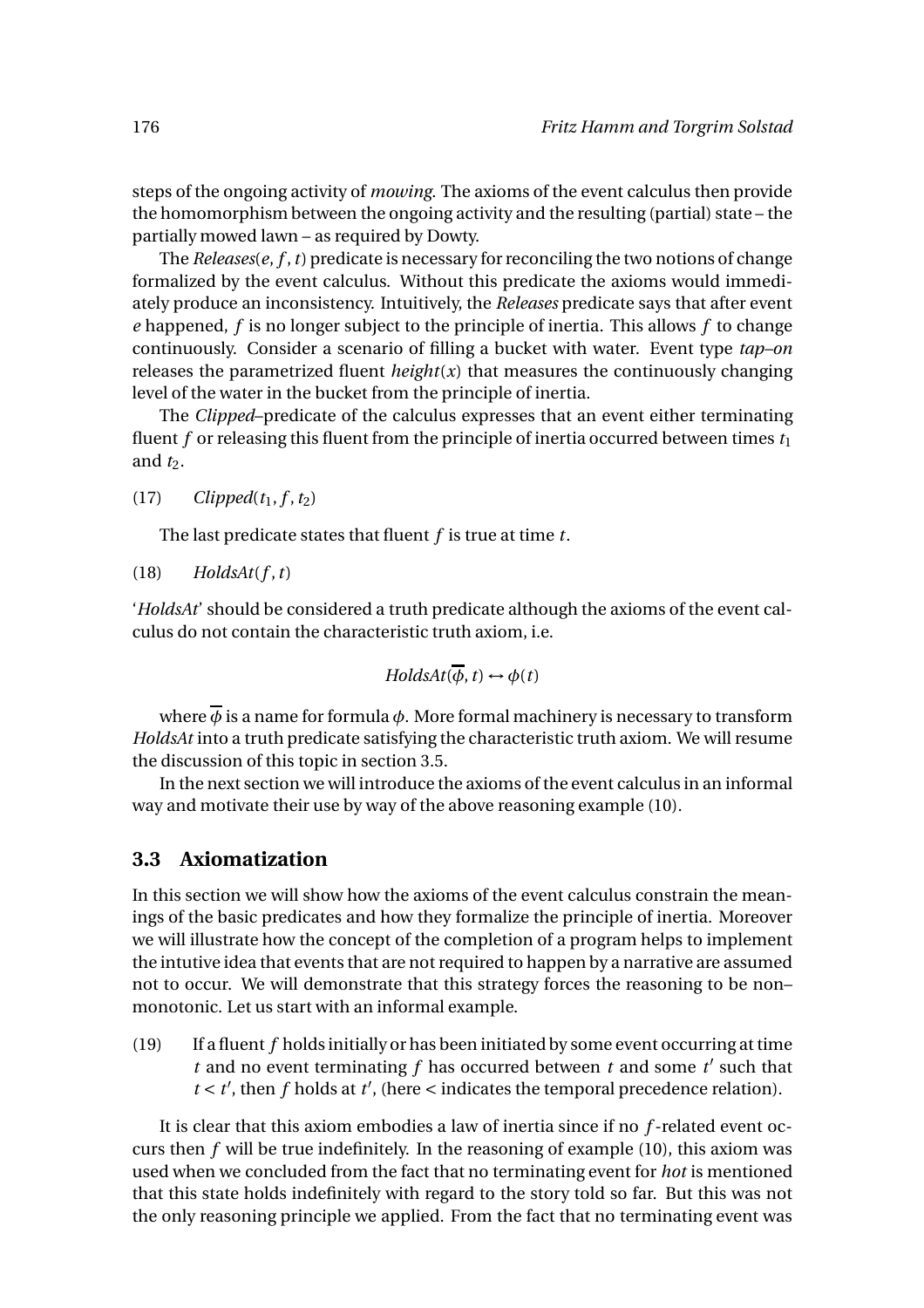mentioned in the short discourse we concluded that none occurred. The axioms of the calculus per se do not allow such a conclusion. We want a strengthening of the assumptions in which only those events occur which are explicitly mentioned in the discourse. In this sense understanding discourses is closely linked to *closed world reasoning*. <sup>5</sup> There are many techniques for formalizing this kind of reasoning; one is circumscription (for a good overview see Lifschitz, 1994). In this paper, however, we use the notion of the *completion of a logic program*. The advantage of logic programming is that these techniques allow us to *compute* discourse models via fix point constructions.

Let us be slightly more formal. The informal principle (19) is given by the combination of the following two axioms:

- 1. *Initially*( $f$ )  $\rightarrow$  *HoldsAt*( $f$ ,0)
- 2. *Happens*(*e*, *t*)  $\land$  *Initiates*(*e*, *f*, *t*)  $\land$  *t* < *t*<sup>'</sup>  $\land \neg$ *Clipped*(*t*, *f*, *t*<sup>'</sup>)  $\rightarrow$  *HoldsAt*(*f*, *t*<sup>'</sup>)

The most important feature to notice here is that the head – the part to the right of the implication sign – consists of a simple atom, and the body – the part to the left of the implication sign – consists of a conjunction of (negated and non–negated) formulas. This conjunction is composed of predicates of the event calculus and temporal information such as  $t < t'$  which are interpreted in the structure of the reals, i.e. in  $(\mathbb{R}, 0, 1, +, \cdot, <)$ . These are the constraints of the event calculus considered as a constraint logic program. They are used to compute the time profile of the predicates of the event calculus. All variables in the clauses of logic programs are supposed to be universally quantified.

The completion of a program is a strengthening of it which explicitly expresses that the predicates occurring in the program have extensions that are as small as possible. Before we apply the method of completion to the examples on which we focus in this paper, we indicate how it works at the hand of a very simple program taken from Nienhuys-Cheng and de Wolf (1997).

- (20) a. *Prof(confucius)* (Confucius is a professor.)
	- b. *Prof(socrates)* (Socrates is a professor.)
	- c.  $\neg$  *Prof(y)*  $\rightarrow$  *Student(y)* (Every person who is not a professor is a student.)

The program involves two predicates, *professor* and *student*. The programming formalism is set up in such a way that it is only possible to make positive statements about the extensions of predicates. Thus (20) states about the predicate *professor* that *confucius* belongs to its extension (20-a) and also that *socrates* belongs to its extension (20-b); and these are all the definite claims the program makes about the extension of this predicate. The completion of the program ought to make this intuition concrete by stating explicitly that the extension of *professor* consists just of these two individuals. We accomplish this by forming the disjunction of the formulas *x* = *confucius* and  $x =$  *socrates*, where *x* is a new variable, which intuitively plays the role of an arbitrary

<sup>5</sup>A typical example of this kind of *closed world reasoning* is provided by (train) schedules. If the schedule mentiones the departure of a train from Stuttgart to Tübingen at 10.15 and the next at 11.01 one assumes that there will be no train leaving Stuttgart between 10.15 and 11.01.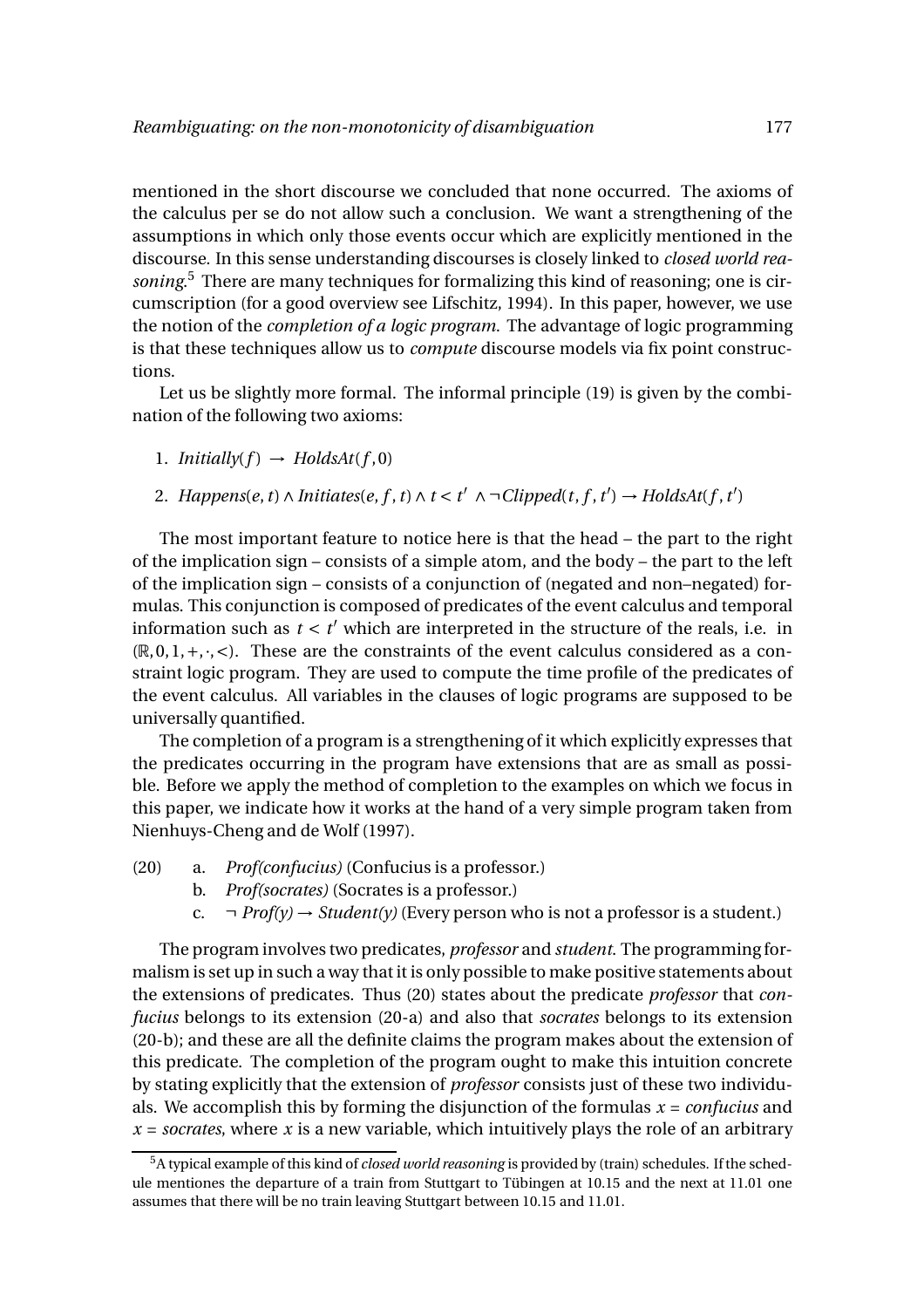member of the extension of *professor*, and making this disjunction into the antecedent of the following implication:

(21) 
$$
x = \text{confucius} \lor x = \text{socrates} \rightarrow \text{Prof}(x)
$$

In the next step we universally quantify over the variable *x* and strengthen the implication to a bi–implication. The result is:

$$
\forall x (x = \text{confucius} \lor x = \text{socrates} \leftrightarrow \text{Prof}(x))
$$

This formula now says that the set of professors just consists of Confucius and Socrates. Under the assumption that Confucius and Socrates are the only individuals in the model we get that the set of students is empty. But assume now that the language in which the program is formulated contains an additional individual constant *plato* which is interpreted as an element of the universe of discourse. Assume further that socrates  $\neq$  *confucius*  $\neq$  *plato*.<sup>6</sup> Then (21) implies that *plato* is not a professor. Now consider the third clause of program (20). A similar procedure applied to this clause yields:

#### (22)  $\forall x (Student(x) \leftrightarrow \neg Prof(x))^7$

Formula (22) implies that Plato is a student. The conjunction of (21) and (22) is the completion of program (20). This completion implies that Confucius and Socrates are the only professors and that Plato is a student. The program itself does not support such strong conclusions. A similar observation applies to certain extensions of (20) that bring additional entities into play. Suppose for instance that we add to (20) the fact *beard(plato)*, which states that Plato has a beard. A minimal model for the completion of the extended program will have as a universe { *confucius*,*socrates*,*plato* }. In this model Plato is not a professor, but the only student and the only individual with a beard.

Let us now give a simple example with events. Consider a description of a situation where the light is switched on at 1 in the night and switched off at 7 in the morning given by the following program:

(23) a. *Happens*(*switch*-*on*,*1*) b. *Happens*(*switch*-*off* ,*7*)

The uncompleted program does not yet imply that the light wasn't switched off at 2 in the night and switched on at 3 in the night and so on. However, these events should not occur in the minimal model of program (23). The completion of the program is given by

∀*e*(*Happens*(*e*,*t*) ↔ (*e* = *switch*-*on*∧ *t* = *1*)∨(*e* = *switch*-*off* ∧ *t* = *7*))

∀*x*(*Student*(*x*) ↔ ∃*y*(*x* = *y* ∧ ¬*Prof*(*y*)))

But for the simple example discussed above this difference does not matter. The official formula and (22) are equivalent.

<sup>6</sup>This is an instance of the 'uniqueness of names' assumption.

 $7$ This is technically not quite correct. The formula produced by the official algorithm for computing the completion of a program is: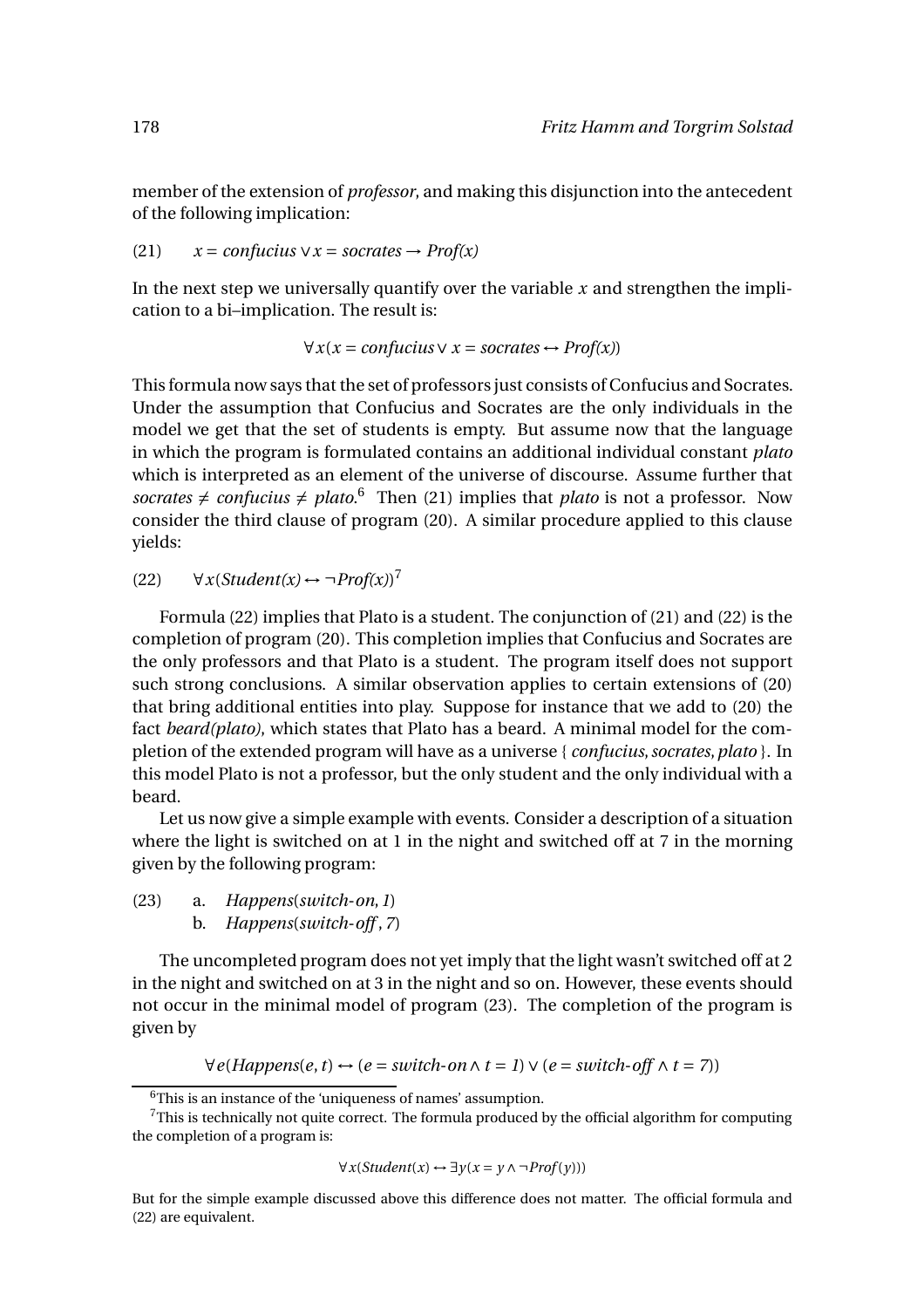This formula means the same as:

∀*e*(*Happens*(*e*,*t*) ↔ (*Happens*(*switch*-*on*,*1*)∨(*Happens*(*switch*-*off* ,*7*))

Any intervening events are thereby excluded.

This illustrates how the concept of the completion of a program helps to implement the intuitive idea that events that are not required to happen by a narrative are assumed not to occur. Note that this strategy forces the reasoning to be non–monotonic. Program (23) could easily be enrichted with the clauses *Happens(switch-off, 2)* and *Happens(switch-on, 3)*. From the modified program the conclusion that there are no events happening between *Happens(switch-on, 1)* and *Happens(switch-off, 7)* is now no longer derivable.

To sum up: Understanding a sentence in a discourse is like computing a minimal model of the discourse in which the sentence is true. This computation is based on the completion of a constraint logic program for the discourse under discussion. In the next section we will see, however, that this aim cannot be achieved by the technical means introduced so far.

### **3.4 Integrity Constraints**

As pointed out above, the variables in the clauses of logic programs are universally quantified. Therefore logic programs are restricted to provide universal information only. This is clearly not sufficient for our purpose. For example, tense requires existential information (see the example below) and DRSs in general introduce existential information. We will use here a device from database theory – integrity constraints – to obtain the required additional information. In database theory integrity constraints are means to ensure that a database stays consistent under updates. In this paper we will use integrity constraints in a slightly different way; we employ them as means to update a discourse model. Let us explain this idea with a simple example, involving an English sentence in the perfect.

(24) I have caught the flu.

This sentence says that I have the flu now and world knowledge tells us that there was an infection event in the past. Let *flu* be the fluent corresponding to *having the flu* and let *e* be the infection event. Our knowledge is thus formalized by the following program clause.

#### *Initiates*(*e*,*flu*,*t*)

As already said, we view a sentence S as a goal (make S true) to be achieved by updating the discourse model. In general it is not possible, however, to simply add this information to the discourse model without further ado. There are two reasons for this. First, we would like the updated discourse model to include explicitly all the events that must have occurred in order for the total information represented by it to be true. And, second, when the spelling out of what that comes to reveals a conflict, it should mean that the new sentence cannot make a coherent contribution to the discourse as the initial model represents it. It is therefore important that we do not just add the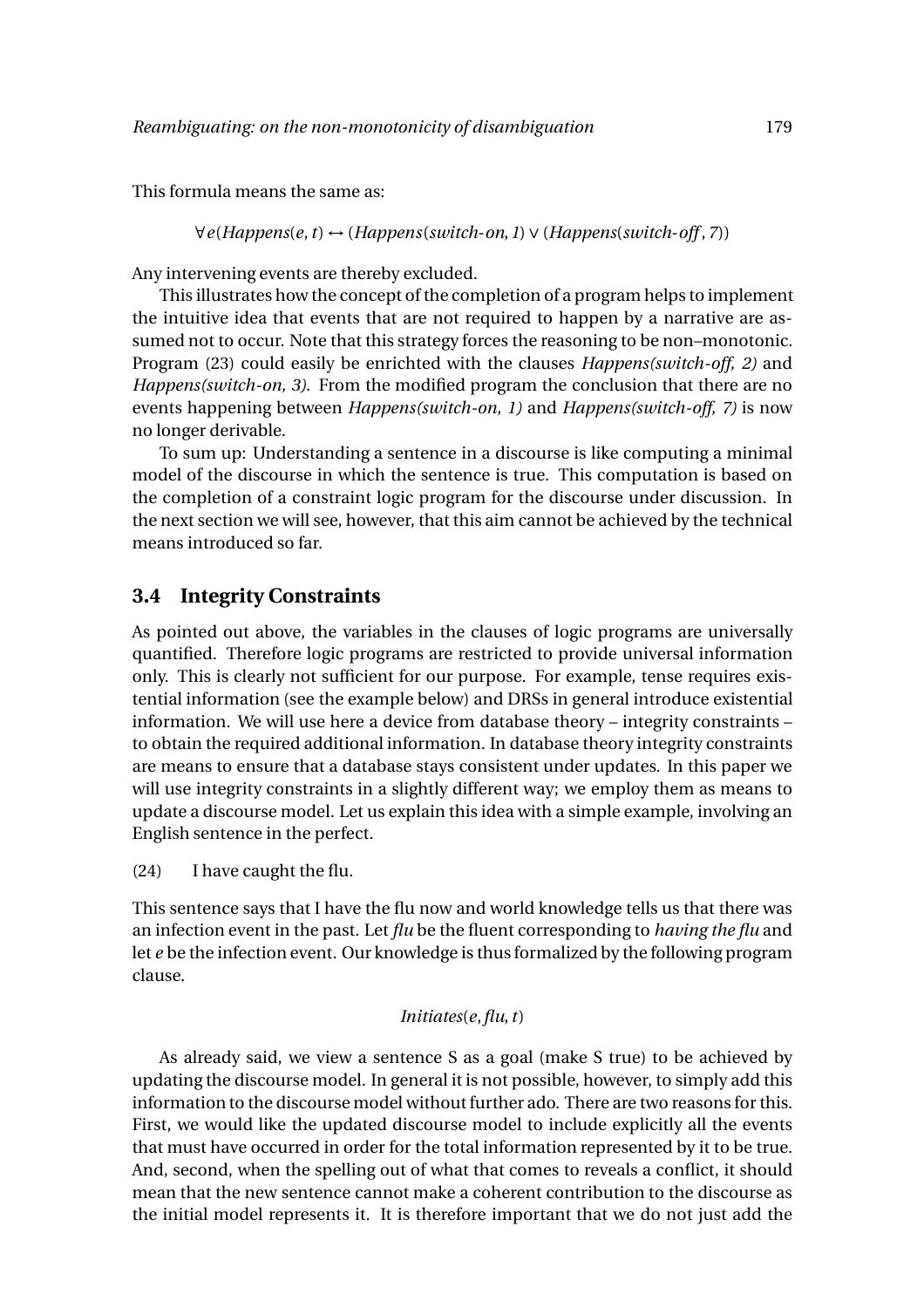condition that I have the flu now, but also the event that must have led to this state of affairs. The formalisation of the event calculus given earlier offers a systematic way of doing this. In the present instance what needs to be inferred from *HoldsAt*(*flu*,*now*) is that there was an earlier event *e* initiating *flu*, something that is expressed in the present formalism by the clauses *Initiates*(*e*,*flu*,,*t*), *Happens*(*e*,*t*) and *t* < *now*.

We will now show how this reasoning applies to example (24). For this purpose, assume that a discourse model is given as a collection of facts concerning events and fluents and assume that sentence (24) is formalized as *HoldsAt*(*flu*,*now*). We do not take this formula as a program clause but as an instruction to construct a minimal adaptation of the discourse model in which *HoldsAt*(*flu*,*now*) is true. In order to detect the events that must have occurred for *HoldsAt*(*flu*,*now*) to be true, we apply abductive reasoning using the basic program constituted by the axioms of our formulation of the event calculus, as well as, possibly, additional axioms that capture aspects of world knowledge. To this end, we use *HoldsAt*(*flu*,*now*) as the trigger that sets this reasoning process in motion. Informally, the reasoning is as follows. We know that fluent *flu* is initiated by some event *e*. Furthermore, no terminating event has been mentioned. Therefore we conclude by closed world reasoning that no such event occurred. Consider again axiom (19) repeated here as (25).

(25) If a fluent *f* holds initially or has been initiated by some event occurring at time  $t$  and no event terminating  $f$  has occurred between  $t$  and some  $t'$  such that  $t < t'$ , then  $f$  holds at  $t'$ 

According to this axiom there is only one fact missing in order to establish the truth of *HoldsAt*(*flu*,*now*). We have to add *Happens*(*e*,*t*),*t* < *now* and its logical consequences to the discourse model. This is sufficient to guarantee the truth of *HoldsAt*(*flu*,*now*).

Let us now be a little bit more formal and see how this update is steered by the proof system of logic programming, which is called *resolution*. Resolution can be regarded as a species of abductive reasoning in which a premise is matched with the heads of all clauses with which it can be matched and the abductive inference is then drawn that the matching instantiation of at least one of the bodies of those clauses must hold. Note the obvious connection between this type of inference and the concept of program completion. We start with the query ?*HoldsAt*(*flu*,*now*). Applying the axiom in (26), this query reduces to the new query

?*Initiates*(*e*,*flu*,*t*)

# ¬*Clipped*(*t*,*flu*,*t* ′ )

#### *Happens* $(e, t)$ ,  $t < now$

(26) *Happens*(*e*, *t*)∧ *Initiates*(*e*, *f*, *t*)∧ *t* < *t'* ∧ ¬ *Clipped*(*t*, *f*, *t'*) → *HoldsAt*(*f*, *t'*)

The first clause can be resolved, since *Initiates*(*e*,*flu*,*t*) is given. For the second query we have to use a form of resolution for negated queries. This means that we set up a new derivation with the positive query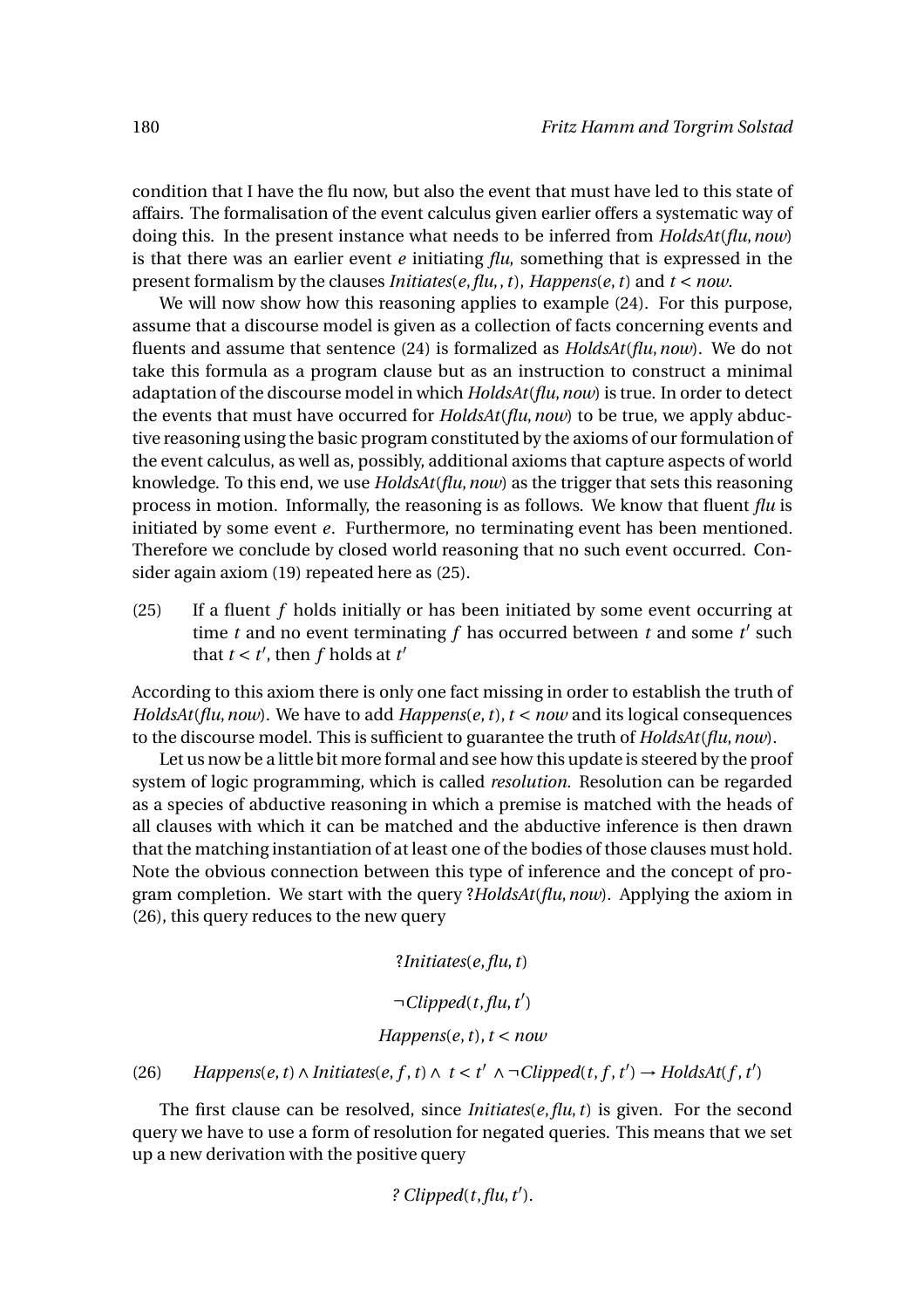Since we have no matching clauses this query fails and therefore the negated query succeeds (This is the proof–theoretic version of negation as failure.). We are left with the last query

?*Happens* $(e, t)$ ,  $t < now$ .

Since we do not have a matching clause for this query ?*HoldsAt*(*flu*,*now*), interpreted as a query, would fail (finitely). However, *HoldsAt*(*flu*,*now*) interpreted as an integrity constraint leads to an update of the discourse model with the missing clause. In this updated model *HoldsAt(flu, now)* is clearly satisfied. This integrity constraint is written as

#### ?*HoldsAt*(*flu*,*now*)

A more general description of this procedure is as follows: Given a program P containing the clauses below and an integrity constraint *q* we want to conclude that *q* can only be the case because one of the  $\phi_i$ 's is the case.

$$
\phi_1 \rightarrow q
$$

$$
\phi_2 \rightarrow q
$$

$$
\vdots
$$

$$
\phi_n \rightarrow q
$$

This is a strengthened form of closed world reasoning.

A second type of integrity constraint occurs when the top query must fail. This is important for sentences about the past.

#### (27) Max arrived.

This sentence tells us that Max's arrival was situated entirely in the past, and thus is not going on any more at the present. The positive query

#### ?*Happens*(*e*,*t*),*t* < *now*

expresses just the first part. The second part can only be expressed by the negative constraint, which is represented as

```
?Happens(e,now), fails
```
Since the resolution process also accepts queries beginning with a negation we can reduce this negative query to the positive query

#### ¬*Happens*(*e*,*now*)

Since both positive and negative constraints are admitted and the latter are identified by the term *fails*, it is natural to introduce a similar term to flag the positive queries. We use *succeeds*. So the constraints contributed by (27) can be given as

#### ?*Happens*(*e*,*t*),*t* < *now*, ¬*Happens*(*e*,*now*), succeeds

We will say that an integrity constraint IC is *satisfiable* if it can be made to succeed in case it is positive, and can be made to fail in case it is negative.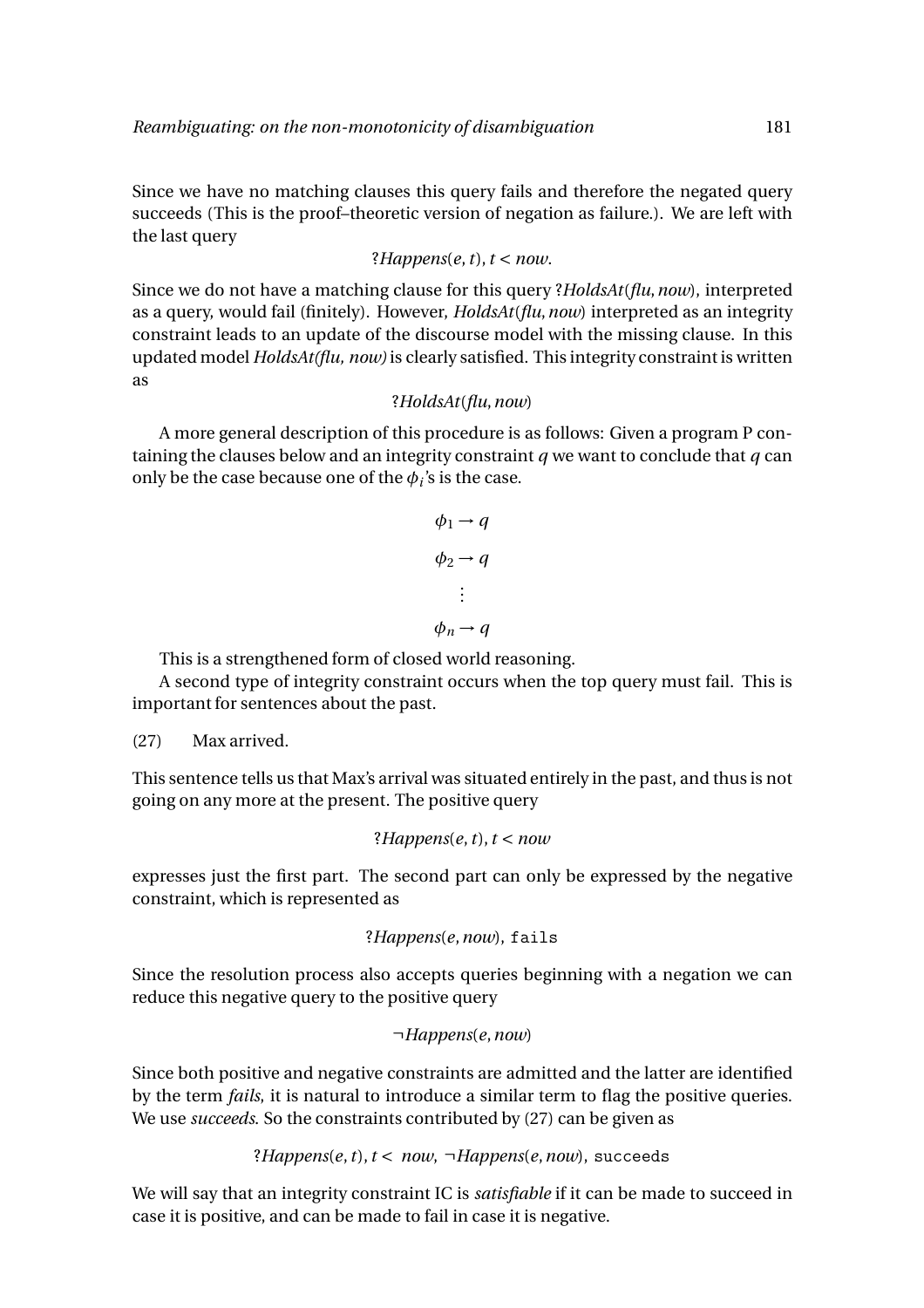# **3.5 Reification**

In this section we will extend Constraint Logic Programming (CLP) with a reification component. This component makes it possible to associate a 'res' with each condition. In particular, it will enable us to associate with each formula of the form *HoldsAt*(*f* ,*t*) an entity that can be regarded as the state of the fluent  $f$  obtaining.<sup>8</sup> The reification procedure is based on a method due to S. Feferman.

We will explain briefly how this works. For this purpose we will enrich the event calculus with a specialization of the theory of truth and abstraction in Feferman (1984).<sup>9</sup>

Consider the predicate  $burn(x, y, t)$  where t is a parameter for time. Feferman's system allows to form terms from this predicate in two different ways. The first possiblity is to existentially bind *t* and construct the term  $\exists t.burn[x, y, t]$ . The square brackets are used here as a notational device to indicate that ∃*t*.*burn*[*x*, *y*,*t*] is a term and not a predicate any more. The second possibility is to abstract over the temporal parameter and form the term  $burn[x, y, t]$ . Informally  $burn[x, y, t]$  should be understood as the set of times at which  $burn(x, y, t)$  is true. But note that  $burn(x, y, t)$  is a term and therefore denotes an object. Feferman's system thus provides two different kinds of structured abstract objects. Intuitively we want to think of ∃*t*.*burn*[*x*, *y*,*t*] as the event type corresponding to *x's burning of y* and of *burn*[*x*, *y*,  $\hat{t}$ ] as the fluent or state corresponding to *x's burning y*. <sup>10</sup> However, nothing in the formal set up so far tells us that ∃*t*.*burn*[*x*, *y*,*t*] is an event type and  $burn[x, y, t]$  is a fluent. In order to make sure that  $burn[x, y, t]$  behaves as a fluent *HoldsAt* has to be turned into a real truth predicate. The following theorem from Feferman (1984) provides the necessary technical result.

**Theorem 1** *Any system that is consistent – in the sense that it has a model – can be extended to a system with truth axioms.*<sup>11</sup> *The extension is conservative over the original system.*

For the special theory under discussion here we need just one truth axiom, which reads as follows:

#### *HoldsAt*( $\phi$ [ $\hat{t}$ ],  $s$ )  $\leftrightarrow$   $\phi$ ( $s$ )

The specialization for  $burn[x, y, t]$  therefore is:

$$
HoldsAt(burn[x, y, \hat{t}], s) \leftrightarrow burn(x, y, s)
$$

This shows that  $burn[x, y, t]$  behaves like a fluent. Moreover,  $\exists t. burn[x, y, t]$  cannot be substituted as an argument of the *HoldsAt*–predicate, but it can be substituted as an argument of the *Happens*–predicate. Hence, with regard to the axioms of the event calculus, abstract terms like ∃*t*.*burn*[*x*, *y*,*t*] function as event types and terms like *burn*[ $x$ ,  $y$ ,  $\hat{t}$ ] as fluents.

To see what this process of reification adds to the representations developed so far, consider again sentence (24), here repeated as (28).

 $8R$ eification can be put to many other uses as well, but this is the one for which we need it here.

 $9$ For the most recent version of this theory see Feferman (2008).

 $10$ For an analysis of these different types of English gerunds see van Lambalgen and Hamm (2005), chapter 12.

 $11$ A model for the event calculus was constructed in van Lambalgen and Hamm (2005).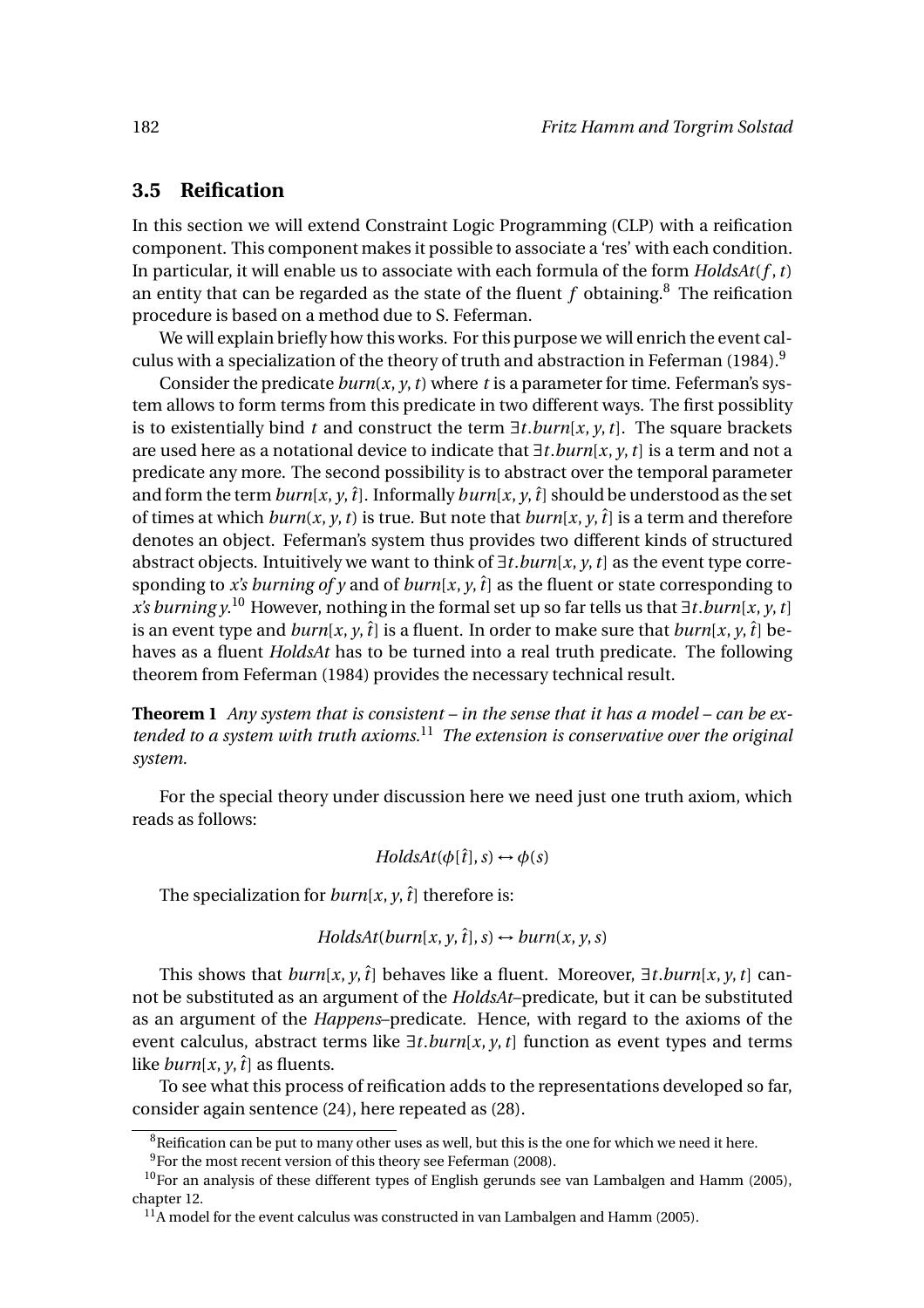The structure of this sentence was represented by the simple fluent *flu* in the derivation of Section 3.4. For the purposes of this section this representation was sufficient. However, we would like to have access to the internal structure of sentence (28) as well. For simplicity, we will assume that the personal pronoun *I* is represented by the individual constant *i*. Under this assumption, sentence (28) can be formalized as the structured fluent  $flu[i, \hat{i}]$ . This representation allows us to have access to the subject of the sentence. We will see in a moment that the possibility to structure fluent and event type objects is an indispensible prerequisite for the transformation of DRSs to integrity constraints.

# **3.6 Event Calculus and DRT**

In this section we will outline the connection between Discourse Representation Theory and the Event Calculus with the simplest example from Hamm et al. (2006). Consider again sentence (29).

#### (29) Max arrived.

The DRS for this sentence is given in (30):

|      | m t e             |
|------|-------------------|
| (30) | $t \leq n$        |
|      | $e \subseteq t$   |
|      | $e:$ arrive $(m)$ |

Since DRSs introduce existential presuppositions which have to be accommodated, integrity constraints are the appropriate means to represent their inferential potential. First we assume that the constant *m* and the predicate *arrive*(*x*,*t*) are given. This predicate will be used in its reified form. We use the first possibility for reification and derive the event type ∃*s*.*arrive*[*x*,*s*].

It has often been observed that the simple past uttered out of the blue is infelicitous. This tense requires that the context provides additional information something like a 'reference time'. We will represent the context here with a new fluent constant f and the clause *HoldsAt*(f, t). This constant can then be unified with further contextually given information.

The discourse referent *e* corresponds to ∃*s*.*arrive*[*x*,*s*] and the condition *e: arrive(m)* to the clause *Happens*(∃s.*arrive*[m,s],*t*); *n* is set to *now* and *t* correspond to the context fluent f. In this way, the DRS for sentence (29) is turned into integrity constraint (31).

(31) ?*HoldsAt*((f, t), t),*Happens*(∃s.*arrive*[m,s], t), t < *now*, ¬*Happens*(∃s.*arrive*[m,s],*now*), succeeds

Since in the rest of this paper we will not be concerned with tense, we will simplify integrity constraints as much as possible. First we will drop the clause for the context fluent and the negative integrity constraint. Moreover, we will ignore the internal structure of fluent and events whenever this does not lead to confusion. For instance,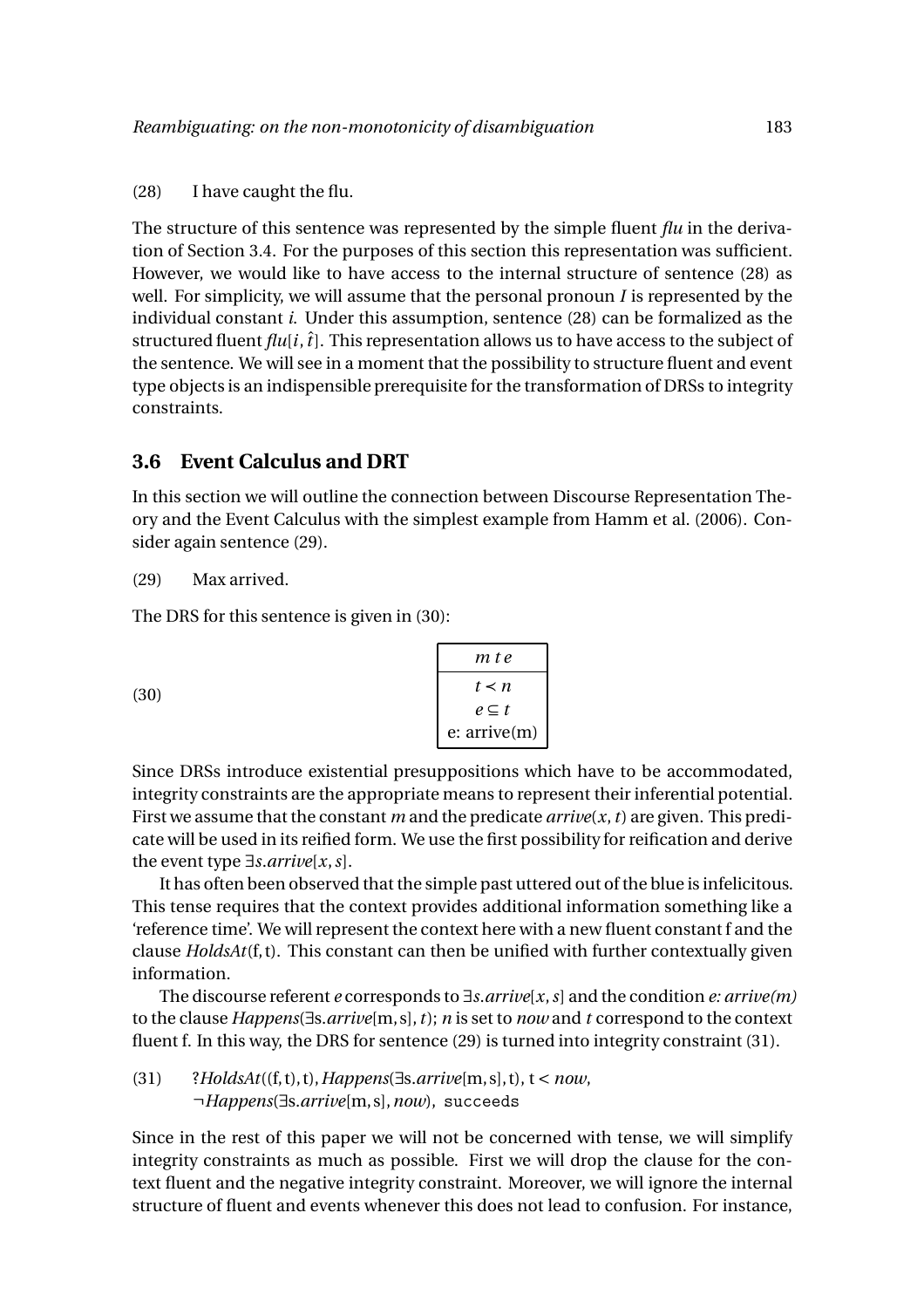we will simply write e for ∃*s*.*arrive*[*m*,*s*]. Given these assumptions, integrity constraint (31) now reads:

#### (32) ?*Happens*(e, t), t < *now*, succeeds

This is certainly not completely adequate, but the topics to be discussed in the rest of this paper will not be affected by this simplification.

# **3.7 Scenarios and Hierarchical Planning**

In this section we will start our discussion of more complex examples. The first one is the verb *absperren* ('cordon off') and the derived *ung*-nominal *Absperrung* ('cordoningoff', 'barrier') respectively the NP *die Absperrung des Rathauses* ('the cordoning-off of the town hall'). Let us start with the accomplishment verb *absperren* ('cordon off'). According to van Lambalgen and Hamm (2005), every Aktionsart determines a specific 'scenario'. A scenario should be considered as a local program in contrast to the global program given by the axioms of the event calculus. These local programs provide the additonal information for the Aktionsarten in question, in this case the information specific to accomplishments. In order to formulate this local program we need the following terms in the language of the event calculus.

- *construct* is an activity fluent.
- *barrier*(*x*) is a parameterized fluent indicating the construction state *x* of the barrier.
- *m* a real constant indicating the construction stage at which the barrier is considered finished. Thus *barrier*(*m*) may be considered the completed object.
- 0 is a real constant indicating the state at which the construction of the barrier starts.
- *start* is an event initiating constructing.
- *finish* is the event terminating the constructing activity when the barrier is finished.
- a fluent *accessible*(*r*) represententing the state in which the town hall is accessible, where *r* is a constant denoting the town hall.
- *g* is a function relating the constructing activity to the construction stage of the barrier. To keep things simple we assume that *g* is monotone increasing.

These terms allow us to write the following set of clauses as one possible scenario for the accomplishment verb *absperren* ('cordon off').

- (33) a. *Initially*(*barrier*(0))
	- b. *Initially*(*accessible*(*r* ))
	- c. *HoldsAt*(*barrier*(*m*),*t*)∧*HoldsAt*(*construct*,*t*) → *Happens*(*finish*,*t*)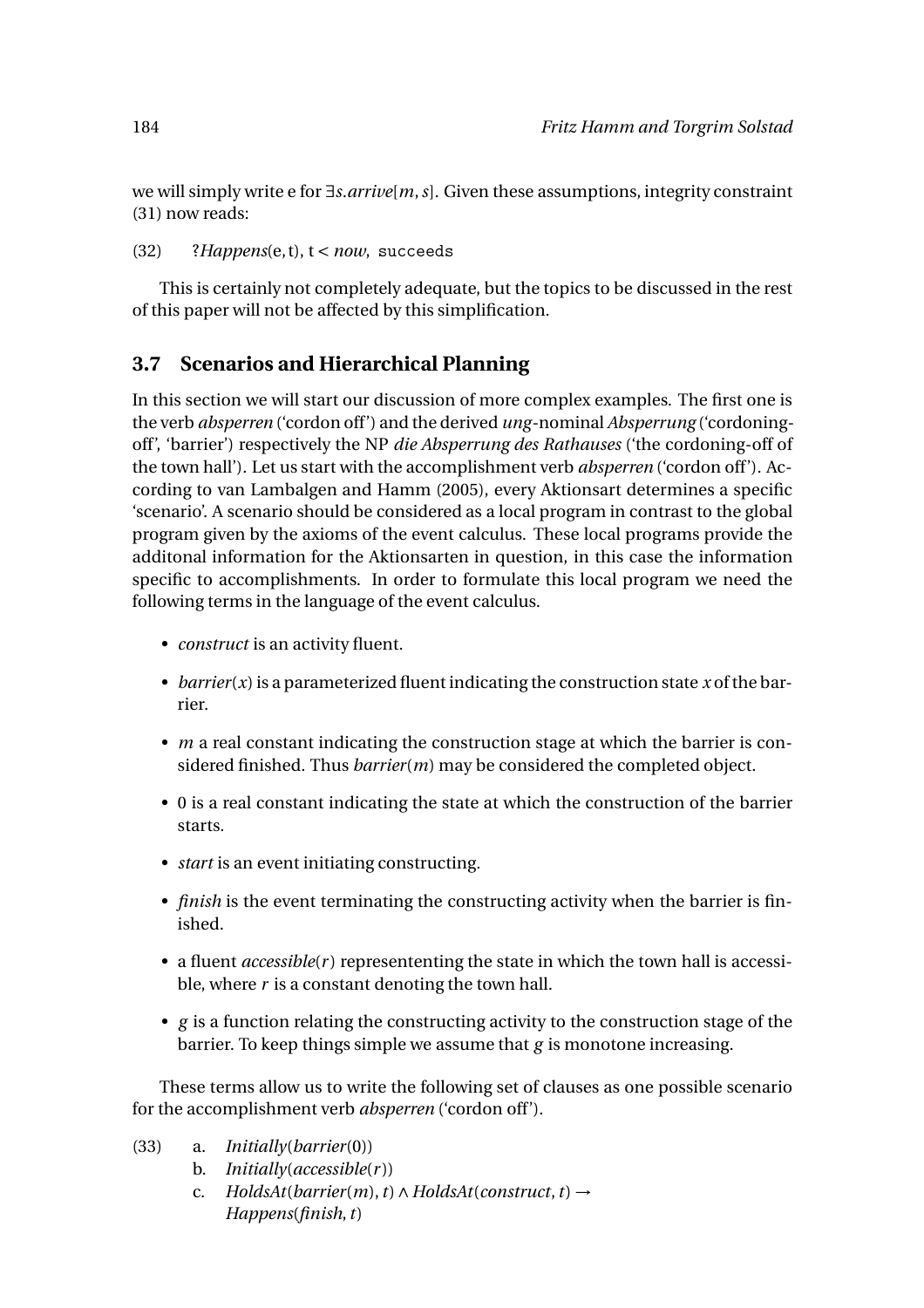- d. *Initiates*(*start*,*construct*,*t*)
- e. *Initiates*(*finish*,*barrier*(*m*),*t*)
- f. *Terminates*(*finish*,*accessible*(*r* ),*t*)
- g. *Terminates*(*finish*,*construct*,*t*)
- h. *HoldsAt*(*barrier*(*x*), *t*)  $\rightarrow$  $Trajectory(construct, t, barrier(x + g(d)), d)$
- i. *Releases*(*start*,*barrier*(0),*t*)

The scenarios for the Aktionsarten are not determined uniquely, but every scenario is required to include information specific to the Aktionsart of the verb under consideration. For the example above, this means that every scenario has to include clauses about the starting and finishing events, about the activity *constructing*, the state *accessible(r)*, and clauses relating this activity to the state of the partial object *barrier*(*x*). Together with the axioms of the event calculus these clauses determine inferences triggered by the Aktionsart of *absperren* ('cordon off') and the lexical content of this verb.

We are primarily interested in the NP *Absperrung des Rathauses* ('cordoning-off of the town hall'). We will first concentrate on the event reading; the result state reading will be discussed later.

The first step consists in establishing an event type corresponding to the event reading of *Absperrung des Rathauses*. Using Feferman coding we can transform the predicate *absperren*(*x*, *r*, *t*) into the abstract event type  $a = \exists t \cdot absperr[x, r, t]$ , in which *r* is an individual constant representing the town hall. This is a possible denotation for *Absperrung des Rathauses* ('cordoning-off of the town hall'), but so far this event type is not related to the verb from which *Absperrung* is derived.

In order to link the nominal to the semantics of the base verb given by its scenario, we introduce an *event definition* by hierarchical planning. The intuitive idea is that hierarchical planning allows to abstract from certain details of the verb's eventuality while maintaining the most important features of the verb's time profile. Formally hierarchical planning is given by program clauses defining an event occurring in the head atom of a clause. We will use the following definition.

**Definition 1** *Suppose a scenario for the fluent f is given. In the context of this scenario, the event e is defined by* hierarchical planning *using f if the following holds:*

 $Happens(start_f, s) \wedge s < w \wedge HoldsAt(f, w) \rightarrow Happens(e, w)$ 

In the special case considered here Definition 1 gives:

*Happens*( $start_{construct}, s) ∧ s < w ∧ HoldsAt(construct, w) → Happens(∃t.absperr[x, r, t], w)$ 

We will simply write *a* for the event type ∃*t*.*absperr*[*x*, *r*,*t*] defined in this way. We thus have a denotation for the event reading of the NP *die Absperrung des Rathauses* ('the cordoning-off of the town hall'). Next, we have to consider the verbal contexts of this NP. The first verb is *behindern* ('hamper') in (34).

(34) *Die Absperrung des Rathauses wurde behindert.* 'The cordoning-off of the town hall was hampered.'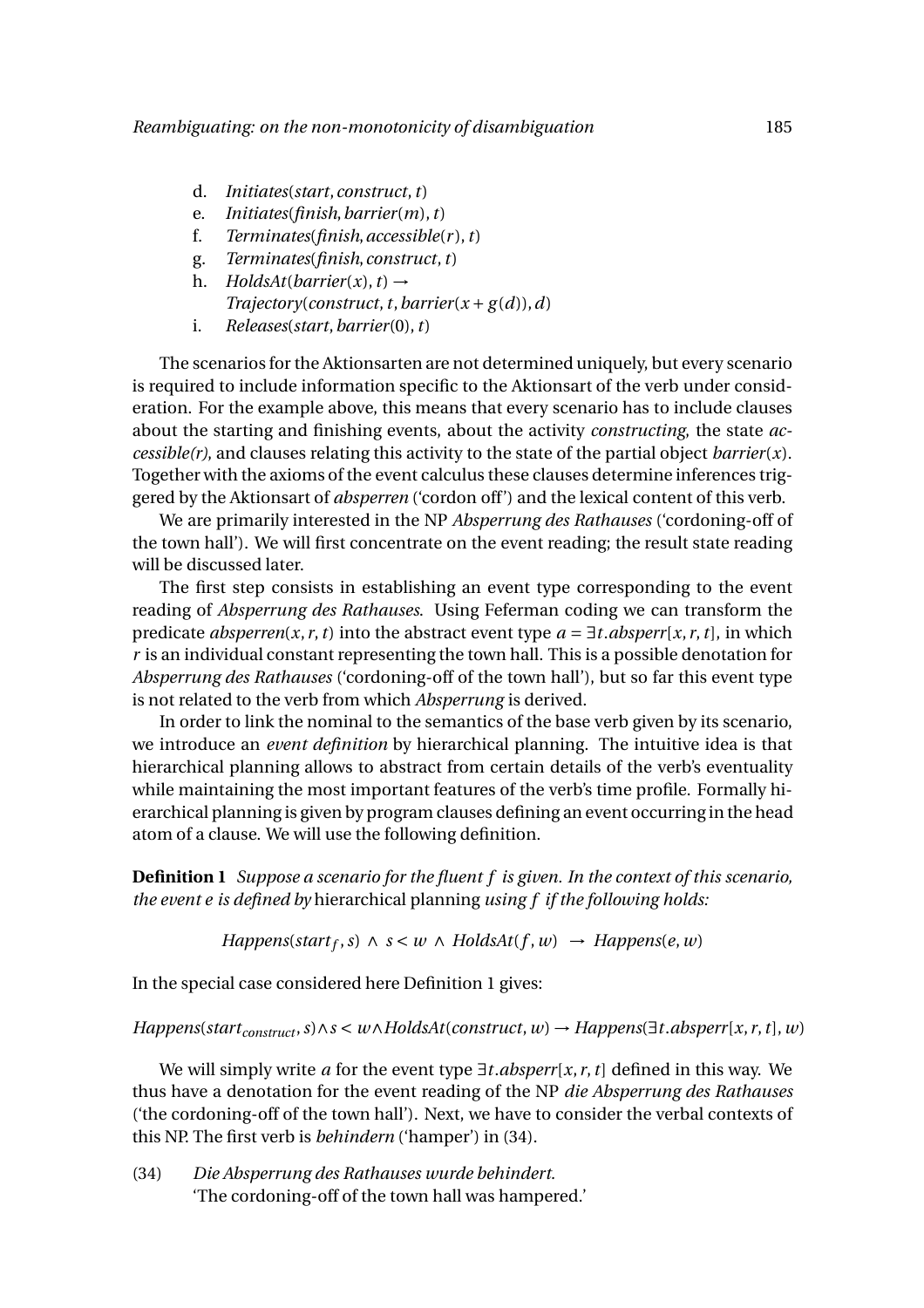Let us assume that an event type valued function *behindern* ('hamper') is given. Then we arrive at the following integrity constraint: $12$ 

(35) ?−*Happens*(*a*,*t*),*Happens*(*behindern*(*a*),*t*),*t* < *now*, succeeds

This is certainly too simple. An event type like *behindern* ('hamper') requires its own scenario. We think that for *behindern* ('hamper') to be applied successfully, the activity of cordoning-off must have been initiated and *behindern* ('hamper') supplies the additional information that this activity does not proceed in a smooth way. However, we think that although the activity of cordoning-off is hampered in more or less serious ways, nevertheless the goal – the sealing off of the town hall – will eventually be achieved (non-monotonically).

This changes when one considers our next verb, *verhindern* ('prevent'). In (36) the result state – the town hall being cordoned off – is clearly not achieved.

(36) *Die Absperrung des Rathauses wurde verhindert.* 'The cordoning-off of-the town hall was prevented.'

This is adequately represented by integrity constraint (37). Since according to (37) *finish* is not allowed to happen, we cannot derive *HoldsAt*(*barrier*(*m*),*s*) and ¬*HoldsAt*(*accessible*(*r* ),*s*) for some time *s*.

(37) ?−*Happens*(*a*,*t*),*Happens*(*finish*,*t*),*t* < *now*, fails

# **4 Anaphora resolution**

In this Section, we first show how the above theoretical considerations apply to the crucial example (5) in Section 2 (to be repeated below). Next, we go on to point at some consequences of our approach for formal discourse semantics in general.

# **4.1 Reconstructing anaphoric relations**

In this section, we will show why anaphora resolution is possible in (38-a) and explain why is it blocked in (38-b) in a slightly more formal way.

- (38) a. *Die Absperrung des Rathauses wurde vorgestern von Demonstranten behindert. Wegen anhaltender Unruhen wird sie auch heute aufrecht erhalten.* 'The cordoning-off of the town hall was hampered by protesters the day before yesterday. Due to continuing unrest, it is maintained today as well.'
	- b. #*Die Absperrung des Rathauses wurde vorgestern von Demonstranten verhindert. Wegen anhaltender Unruhen wird sie auch heute aufrecht erhalten.*

'The cordoning-off of the town hall was prevented by protesters the day before yesterday. Due to continuing unrest, it is maintained today as well.'

<sup>12</sup>This is a simplification: The scenario for *behindern* ('hamper') plus hierarchical planning triggered by past tense introduces an event type *e* which has to be unified with *a*.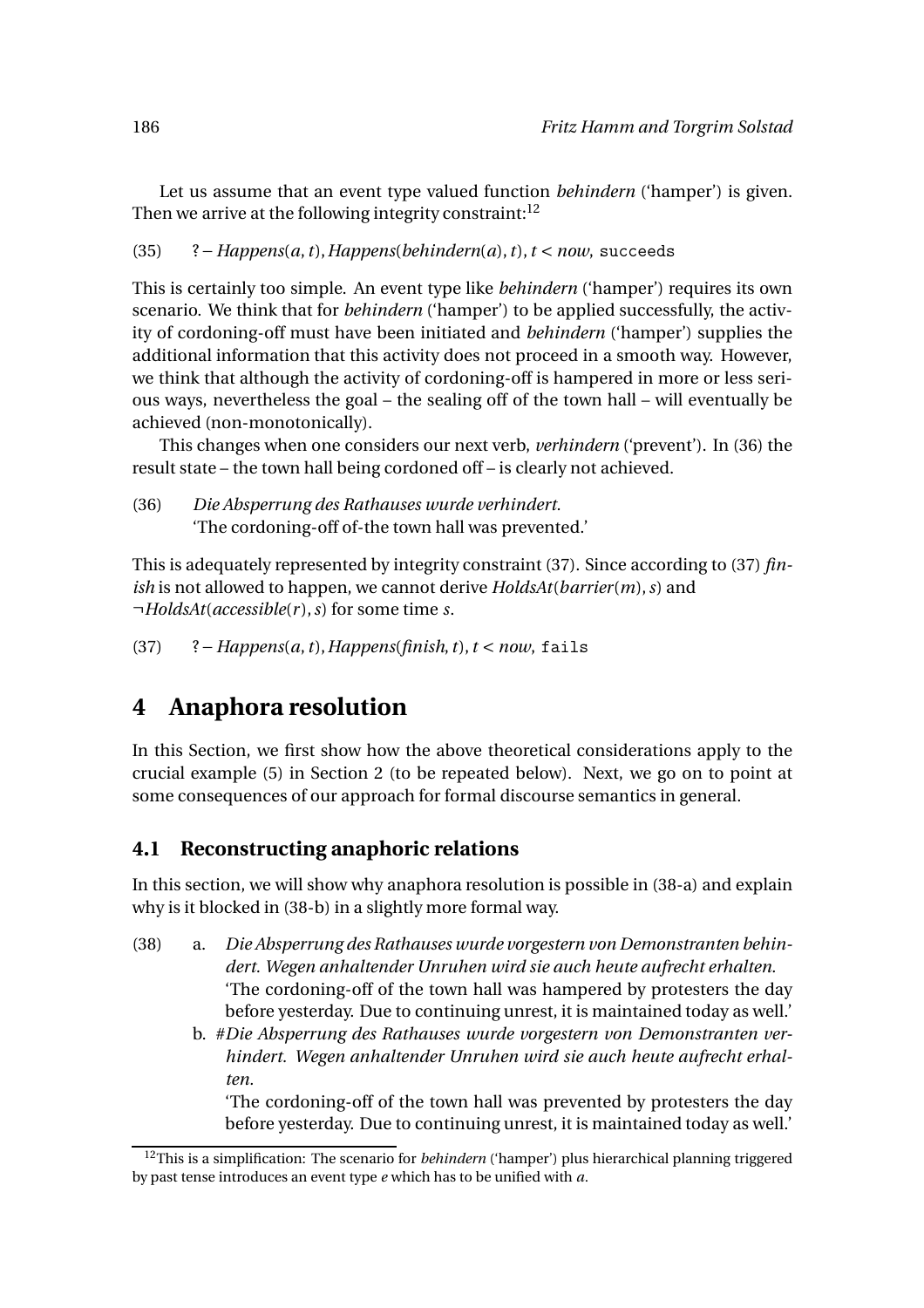Clearly, in (38-a) the pronoun *sie* ('it') in the second sentence refers to the target state of being cordoned-off which may be inferred from the first sentence. The impossibility of such an interpretation – this is what "#" is meant to signal – suggests that due to the meaning of the verb *verhindern* ('prevent'), such a target state is not available in (38-b).

We will simplify the formalisation as far as possible, concentrating only on what is essential for anaphora resolution. The first sentence of (38-a) is represented by integrity constraint (35), i.e. by

#### ?−*Happens*(*a*,*t*),*Happens*(*behindern*(*a*),*t*),*t* < *now*, succeeds

The important part of the second sentence is the one containing the verb *aufrecht erhalten* ('sustain') and the pronoun *sie* ('it'). Choosing a fluent variable *s* – *s* being mnemonic for state – and a fluent-valued function *aufrecht*-*erhalten* we formalise this part as:

#### ?−*HoldsAt*(*aufrecht*-*erhalten*(*s*),*s*),*s* < *now*, succeeds

The whole little discourse in (38) is thus represented by the integrity constraint in (39).

(39) ?−*Happens*(*a*,*t*),*Happens*(*behindern*(*a*),*t*),*HoldsAt*(*aufrecht*-*erhalten*(*s*),*t*), *t* < *now*, succeeds

Since *aufrecht-erhalten* requires a state – a special type of fluent – as an argument, *s* cannot be unified with event type *a*. This is the formal version of the already explained type mismatch. Therefore it seems that anaphora resolution is blocked in this case.

We will now show that it is nevertheless possible to reconstruct an anaphoric relation by using information contained in the scenario for the verb *absperren* ('cordon off'). Since *aufrecht-erhalten* selects the (result) state reading of the NP *die Absperrung der Botschaft* ('the cordoning-off of the town hall') we first have to introduce a denotation for this NP that represents this reading. Note that we assume that *behindern* ('hamper') allows – perhaps later than planned – *finish* to happen (nonmonotonically). From this we can derive via resolution ¬*HoldsAt*(*accessible*(*r* ),*w*) for some time *w*. Using Ferferman coding we can reify this formula and obtain the fluent object  $\neg$ *HoldsAt*[*accessible*(*r*),  $\hat{w}$ ]. We take this object as the denotation of the (result) state reading of the NP *die Absperrung des Rathauses*. <sup>13</sup> Now we can compute the anaphoric relation between the pronoun *sie* ('it') and its antecedent *die Absperrung des Rathauses* ('the cordoning-off of the town hall') by unifying *s* – representing *sie* ('it') – with  $\neg HoldsAt[accessible(r), \hat{w}]$ . Writing *inaccessible* for  $\neg HoldsAt[accessible(r), \hat{w}]$  we arrive at the following representation for discourse (38-a):

 $13$ This is justified in Hamm and Kamp (2009).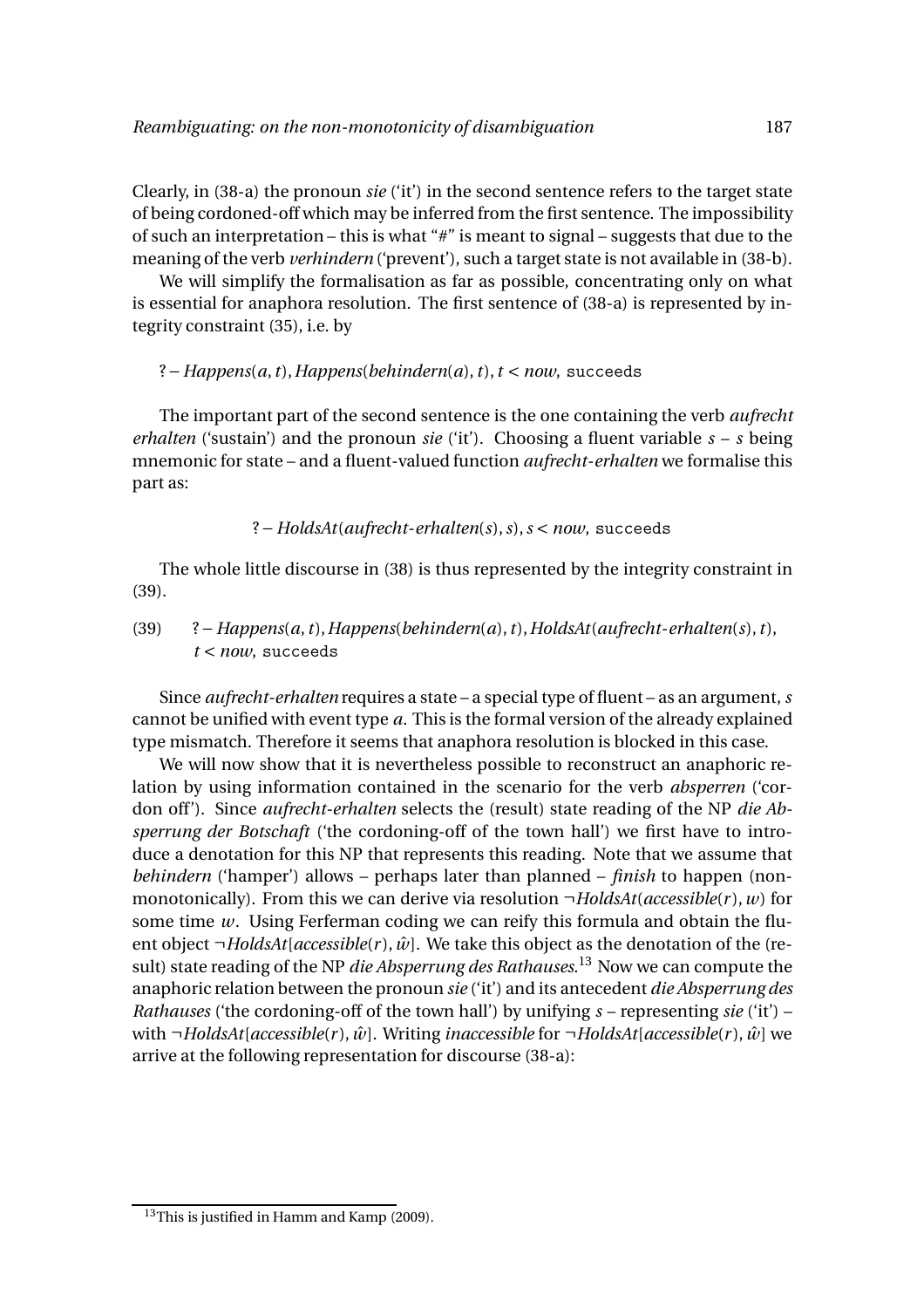(40) ?−*Happens*(*a*,*t*),*Happens*(*behindern*(*a*),*t*), *HoldsAt*(*aufrecht-erhalten*(*inaccessible*),  $t$ ),  $t$  < *now*, succeeds<sup>14</sup>

Summing up, we reconstructed the anaphoric relationship between the pronoun *sie* and and the antecedent NP *die Absperrung des Rathauses* in three steps. First, we derived the formula ¬*HoldsAt*(*accessible*(*r* ),*w*) by resolution using information from the scenarios of the verbs *absperren* and *behindern*. Second, we transformed this formula into the term  $\neg$ *HoldsAt*[*accessible*(*r*),  $\hat{w}$ ] = *inaccessible* and third, we unified *s* with this term. In the minimal model this is the only possibility because there are no other result states, but in richer models there may very well be more than just one result state. In this case, *s* could be freely unified with these other states, but this would result in a deictic reading for the second sentence of example (38-a).

Consider now the mini-discourse in (38-b), where the only difference from (38-a) is that *behindern* ('hamper') in (38-a) has been replaced by *verhindern* ('prevent'). Combining integrity constraint (37) with the representation of the second sentence of example (38-b), we get integrity constraint (41) for (38-b).

(41) ?−*Happens*(*a*,*t*),*Happens*(*finish*,*t*),*t* < *now*, fails, *HoldsAt*(*aufrecht*-*erhalten*(*s*),*t*),*t* < *now*, succeeds

Since this integrity constraint forbids *finish* to happen for any time *t* we are no longer in a position to derive  $\neg$ *HoldsAt*(*accessible*(*r*),*t*). But then we cannot unify *s* with the reified version of ¬*HoldsAt*(*accessible*(*r* ),*t*) and thus the resolution of the pronoun *sie* ('it') with the NP *die Absperrung des Rathauses* is correctly blocked. As mentioned in Section 2, is it hard to see how applying coercion could account for the difference between (38-a) and (38-b), given that *behindern* ('hamper') and *verhindern* ('prevent') both select for arguments of the same (event) type.

Note that the possibility to reconstruct the anaphoric relation in (38-a) depends on the fact that  $\neg$ *HoldsAt*(*accessible*(*r*),*t*) contains a temporal parameter. This is crucial for our next example involving the object reading of *die Absperrung des Rathauses* – repeated here as (42).

(42) #*Die Absperrung wurde heute verstärkt. Sie war am Vortag massiv behindert worden.*

'The barrier was fortified today. It [the cordoning-off] had been massively hampered the day before.'

In example (42), the pronoun *sie* ('it') cannot refer back to *Absperrung* ('barrier'). As mentioned in Section 2, this is somewhat surprising for a "lazy" approach, in which disambiguation does not involve conjunct or disjunct deletion of underspecified representations. We will only briefly indicate how we can account for the inacceptability

 $14A$  more realistic constraint would be:

<sup>?</sup>−*Happens*(*a*,*t*),*Happens*(*behindern*(*a*),*t*),

*HoldsAt*(*aufrecht*-*erhalten*(*inaccessible*),*t* ′ ),*t* < *t* ′ < *now*, succeeds

which requires that the state *inaccessible* temporally succeeds the *disturb* event. The derivation of the temporal ordering of eventualities is however beyond the scope of this paper. The interested reader is adviced to consult van Lambalgen and Hamm (2005), in particular chapter 9.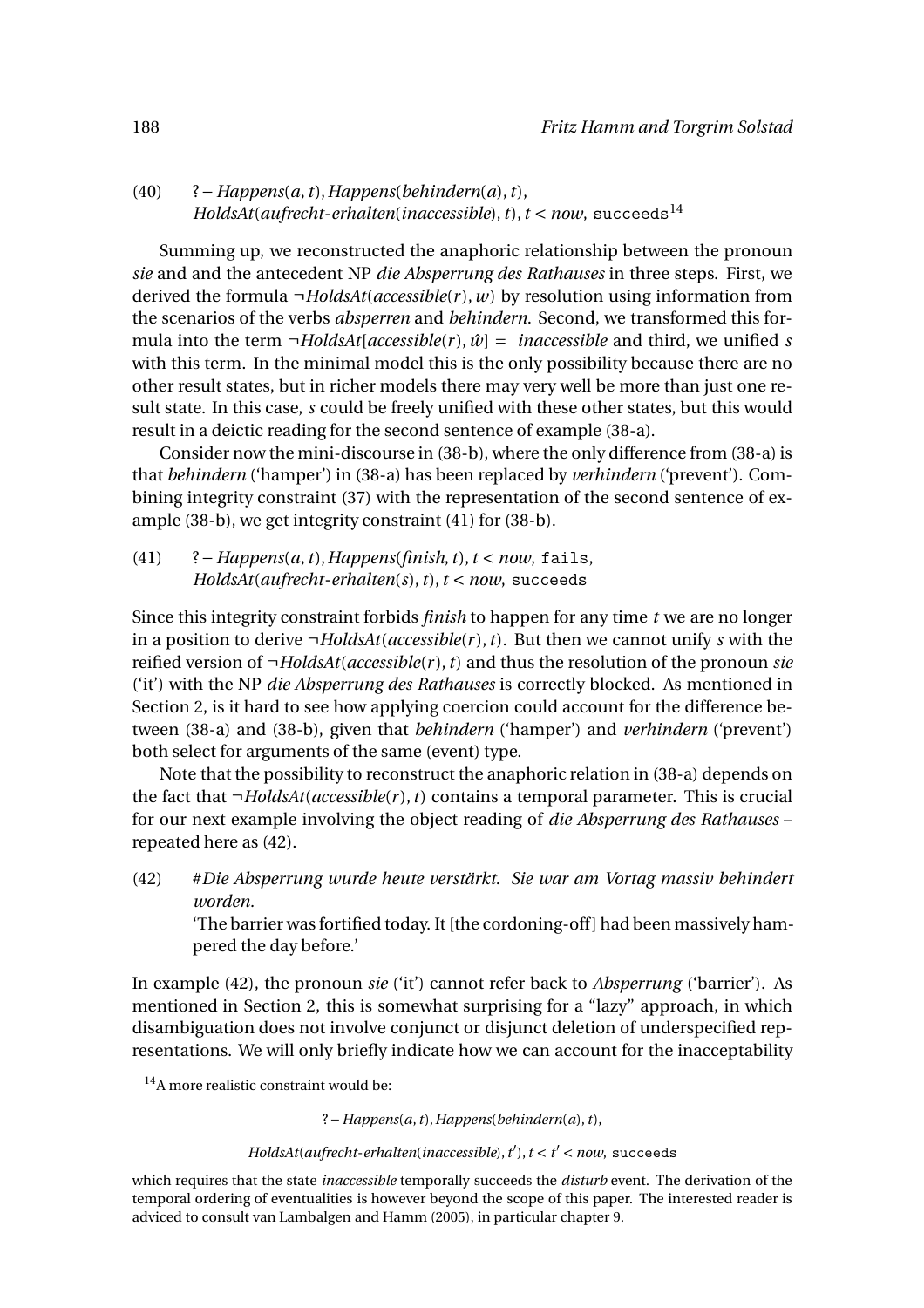of the sequence in (42).

To fortify a barrier presupposes that a barrier already existed. Let us represent this state of the material object which is established by the cordoning-off activity by means of the fluent *barrier*(*m*) which is contained in the scenario of the verb *absperren* ('cordon off'). This fluent holds after the *finish* event happened. It corresponds to a completed barrier. The denotation for the object reading of the noun *Absperrung* ('barrier') can now be given by (43).

(43) *Absperrung*(*barrier*(m))

Note that this formula does not contain a temporal parameter. Therefore, the three step procedure for reconstructing anaphoric relations introduced above cannot be applied in such cases. This explains why the result state pronoun *sie* ('it') in example (42) cannot refer back to the DP *die Absperrung* ('the barrier').

# **4.2 Formal Discourse Semantics**

In all classical theories of formal discourse semantics it was assumed that certain logical operators like negation, disjunction and universal quantification – in contrast to existential quantification and conjunction  $-$  block anaphora resolution.<sup>15</sup> These operators were considered as static. For instance, in early DRT the accessibility relation – a geometrical relation on the DRS level – caused discourse referents contained in a negated DRS to be inaccessible. In Dynamic Predicate Logic, the semantics of negation as a test did not allow scope extension of the existential quantifier as it did in non– negated sentences. This accounted for the grammaticality distribution in (44).

- (44) a. A man walked in the park. He whistled.
	- b. #No man walked in the park. He whistled.

However, there are cases for which this prediction is too strong:

(45) It is not the case that John does not own a car. It is red and it is parked in front of the house.

For this reason, Groenendijk and Stokhof (1990) introduce a dynamic negation which restores the binding potential of the double negated sentence (44). This kind of negation was improved among others by Dekker (1993).

The following examples due to Rainer Bäuerle (1988), however, show that the presence or absence of negation is not the only factor determining anaphora resolution. Rather, the interaction of negation with certain types of verbs is crucial. Consider first the examples in (46), which are coherent with the predictions of the early formal discourse theories.

(46) a. *Hans schrieb einen Brief. Das dauerte zwei Stunden.* Hans wrote a letter. It lasted two hours. 'Hans wrote a letter. This took him two hours.'

 $15$ In this section we will only consider negation.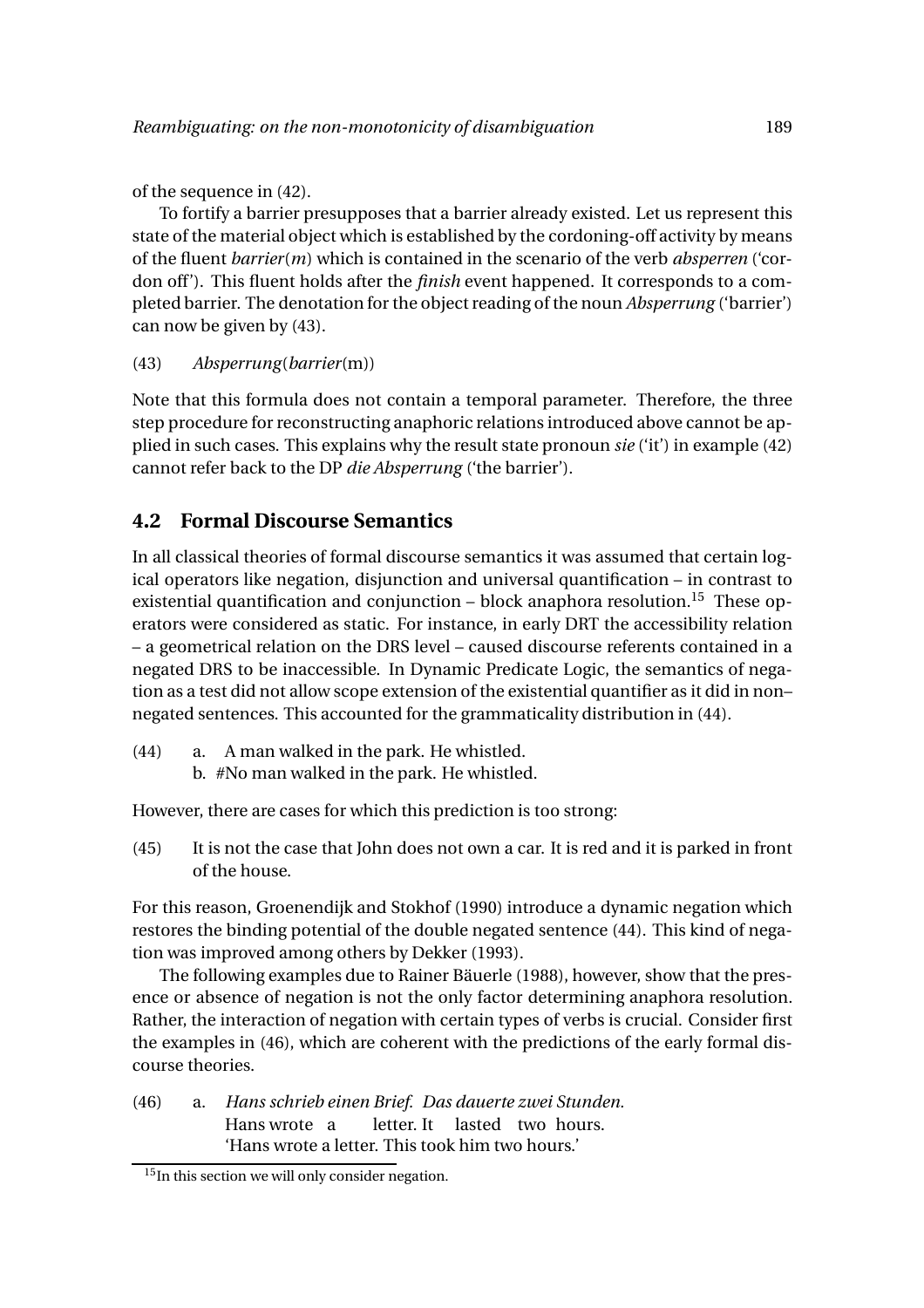b. #*Hans schrieb keinen Brief. Das dauerte zwei Stunden* Hans wrote no letter. It lasted two hours. 'Hans did not write a letter. This took him two hours.'

A variation of the second sentence, however, shows that this is in general not correct.

(47) a. *Hans schrieb einen Brief. Das überraschte uns alle.* Hans wrote a letter. It surprised us all. 'Hans wrote a letter. We were all surprised by that.' b. *Hans schrieb keinen Brief. Das überraschte uns alle.* Hans wrote no letter. It surprised us all. 'Hans did not write a letter. We were all surprised by that.'

We will now show that the proposed formalism allows us to account for this grammaticality distribution as well. Again, we will only give those formal details which are essential for anaphora resolution. Let us first consider the examples in (46). Let *e* be the event type representing *Hans writing a letter*. The first sentence of (46-a) is then formalised as

?−*Happens*(*e*,*t*),*t* < *now*,succeeds

and the second as (with  $e'$  as a variable representing the pronoun *das* ('it')).

?*Happens*(*dauern*(*e* ′ ),*t*),*t* < *now*,*t* = 2 *hours*, succeeds

Together they represent the discourse in (46-a).

(48) ?−*Happens*(*e*,*t*),*t* < *now*,*Happens*(*dauern*(*e* ′ ),*t*),  $t = 2$  *hours*, succeeds<sup>16</sup>

In the minimal model computed by integrity constraint (48), *e* ′ and *e* will be unified. Thus, *das*('it') refers to the event of *Hans writing a letter*. In non–minimal models, *e* ′ may be unified with other event types. This will give the deictic reading again.

The integrity constraint for the first sentence of example (46-b) is given as in (49):

 $(49)$  ?*Happens* $(e, t)$ ,  $t < now$ , fails

The integrity constraint for the second sentence is the same as the one for (46-a). Integrity constraint (49) computes a model in which there is no event type with the required property, i.e. of Hans writing a letter. Therefore, *das* ('it') cannot be unified with such an event type. This explains the grammaticality distribution in (46).

We will now consider the examples in (47-a). First we have to determine the sort of arguments *überraschen* ('surprise') requires. We will assume here that this verb takes only facts as arguments. In case that *überraschen* ('surprise') turns out to be ambiguous between an event and a fact reading, a slightly more involved argument will explain the facts in (47-a) too.

The first parts of the sentences in (47-a) are of course formalised as above. The second part gives rise to the following integrity constraint:

 $16$ The same proviso as in footenote 14 concerning the derivation of the temporal ordering of eventualities applies here as well.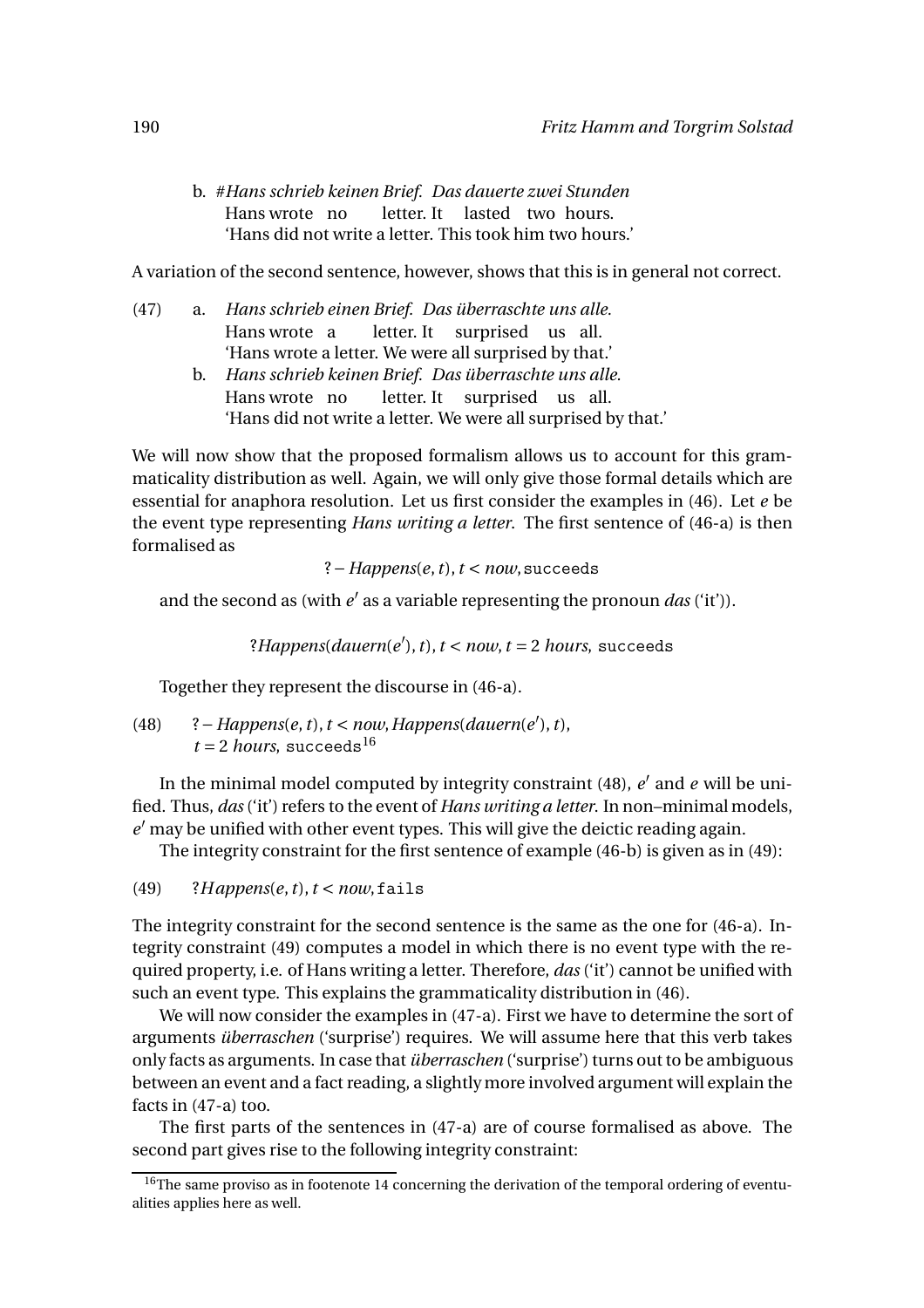#### (50) ?−*HoldsAt*(*surprise*(*f* ),*t*), *t* < *now*,succeeds

Here, we are facing a type mismatch again. The variable *f* cannot be unified with event *e* provided by the first sentence since *e* and *f* belong to different sorts.

However, we can reify the predicate *Happens*(*e*,*t*) occurring in the integrity constraint for the first sentence and thereby get: *Happens*[e,  $\hat{t}$ ]. Intuitively one can consider this term as denoting the fact that event *e* occurred. Unifying *f* with this term results in:

(51) ?−*HoldsAt*(*surprise*(*Happens*[*e*,*t*ˆ]),*t*), *t* < *now*,succeeds

This means that the fact that Hans wrote a letter surprised us. Let us now consider example (47-b). The integrity constraint for the first sentence is:

$$
? - Happens(e, t), t < now, fails
$$

An integrity constraint fails if and only if its negation succeeds. Therefore, we get the following equivalent constraint

$$
?
$$
  $\neg$  *Happens*(*e*, *t*) *t* < *now*, *succeeds*

Applying reification to the *Happens*-part of this constraint we can derive the term ¬*Happens*[*e*,*t*ˆ]. Since this is a term of the same sort as *f* , it is possible to unify *f* with  $\neg$ *Happens*[*e*,  $\hat{t}$ ]. The result is:

```
?HoldsAt(surprise(\negHappens[e,\hat{t}]),t), t < now, succeeds
```
The formula says that the fact that Hans didn't write a letter surprised us. This shows that we get the correct results for the Bäuerle examples in a completely systematic way too.

# **5 Conclusion and Outlook**

We argued that disambiguation may be non-monotonic in nature. We discussed examples of anaphora resolution involving a type conflict between anaphora and disambiguated antecedents. Since the anaphora picks up a reading which was discarded for the antecedent, we apply a process of reconstruction to the antecedent to resolve the type mismatch. We refer to this process as *reambiguation*.

Future work needs to address the generality and complexity of such reconstruction processes. For instance, we argued that the resolution of the anaphora in example (38) is achieved by a more complex computations than those involved in the analysis of the examples in Section 4.2. However, (38) is certainly not the most complicated case one has to face. Although the reconstruction process for the following example is beyond the scope of this paper, we will nevertheless sketch a possible analysis in an informal way.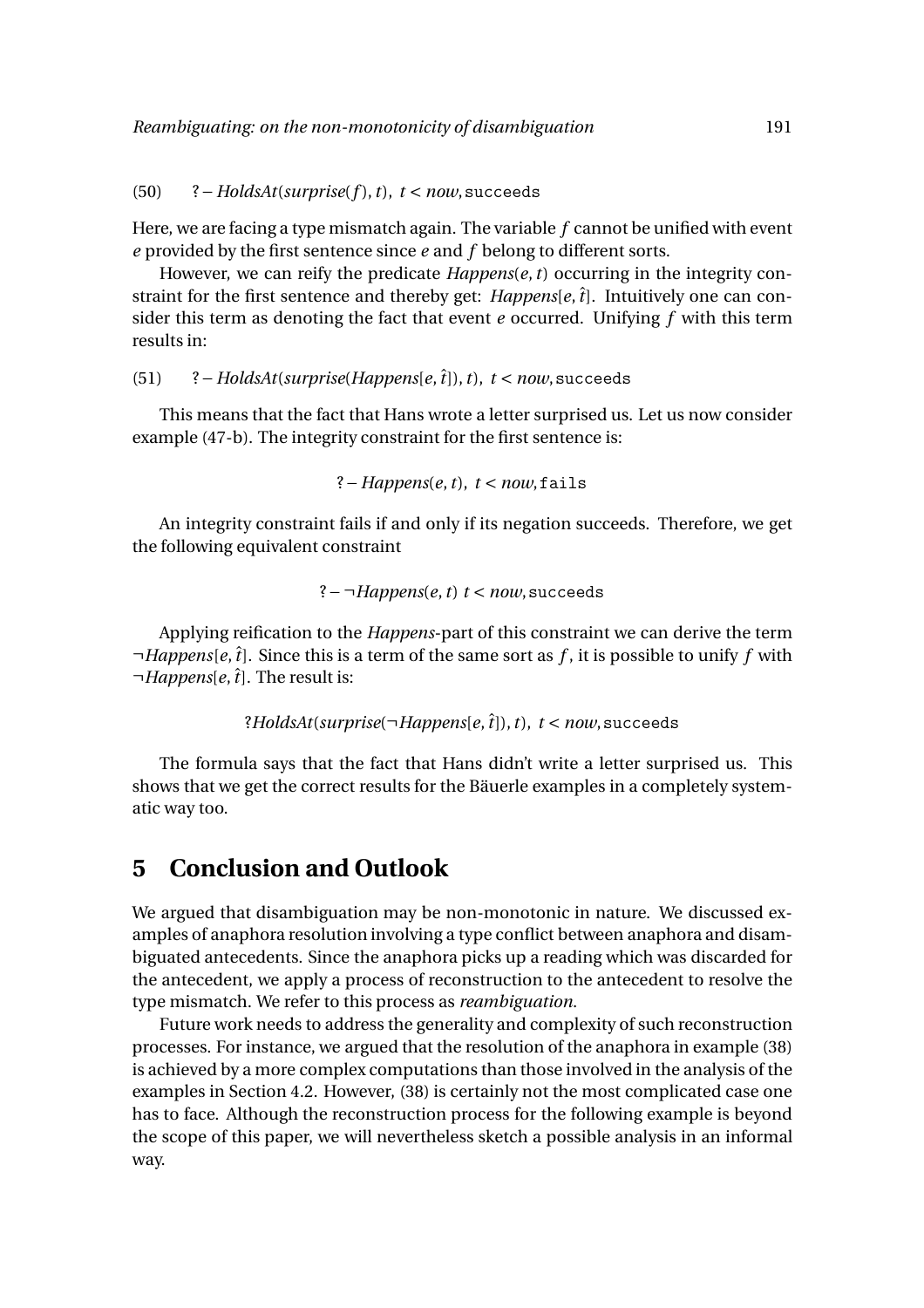$(52)$ in district *Gemarkung Schönau bei Heidelberg wurde ein toter Fuchs gefunden,* Schönau at Heidelberg was a dead fox found, *der* which rabies had. For this reason was *Tollwut hatte. Deswegen wurde der Bereich nördlich des Neckars* the area north of the Neckar *östlich der Bundesstraße* east of the federal highway to the wild-rabies-endangered area declared. *zum wildtollwutgefährdeten Bezirk erklärt. 'In the district of Schönau a fox was found which had died from canine madness. For this reason, the territory which is north of the Neckar and to the east of the federal highway was declared a wildlife rabies high-risk area.'*

The discourse particle *deswegen* (for this reason) introduces a *causal*<sup>17</sup> anaphoric relation between the first and the second sentence. Example (52) is informative about the effect of the cause – namely the declaration of the territory north of the Neckar and east of the federal highway as a wildlife rabies high-risk area – but is rather vage concerning the reason for this effect.

Let us now assume that *deswegen* introduces a causal relation *cause*(*φ*,*ψ*) where *ψ* (the effect) is given. Then an appropriate integrity constraint should trigger an abductive reasoning process which reconstructs the cause of the given effect. This is similar to the examples considered in the body of the text. But in the case of sentence (52) an additional complication is involved. Given only (52), the cause and therefore the anaphoric relation to be reconstructed is not unique. Many facts are possible causes for *ψ* in this case; for instance *that a dead fox was found* or *that a dead fox which had rabies* was found or *that a dead fox which had rabies was found in the district of Schönau*. Of course further context may rule out some of these possibilities but sentence (52) is rather uninformative in this regard. Therefore, a formally precise analysis of such examples requires techniques which are beyond those introduced in this paper.

A further generalization of the approach to anaphora resolution argued for in this paper necessitates maps which correspond to dot objects discussed by Pustejovsky (1995):

(53) *Jonathan Strout hat das Buch geschrieben, es hat 539 Seiten und ist 2004 im* Jonathan Strout has the book written, it has 539 pages and is 2004 in the *Bertelsmann Verlag* Bertelsmann publishing house appeared *erschienen.* 'Jonathan Strout wrote the book, it has 539 pages and was published by Bertelsmann.'

In order to resolve the anaphora *es* ('it') in example (53) a function mapping the content denotation of *Buch* ('book') to the physical manifestation reading of this noun is required.

<sup>17</sup>*Deswegen* is composed of the anaphoric element *des-* and the (factively) causal preposition *wegen*. For an extensive investigation of causality expressed by means of prepositional phrases (exemplified by the German preposition *durch*) the reader is referred to Solstad (2007). In Solstad (2010) a DRT analysis of the factively causal *because of* is presented, which is by and large equivalent to its German counterpart *wegen*.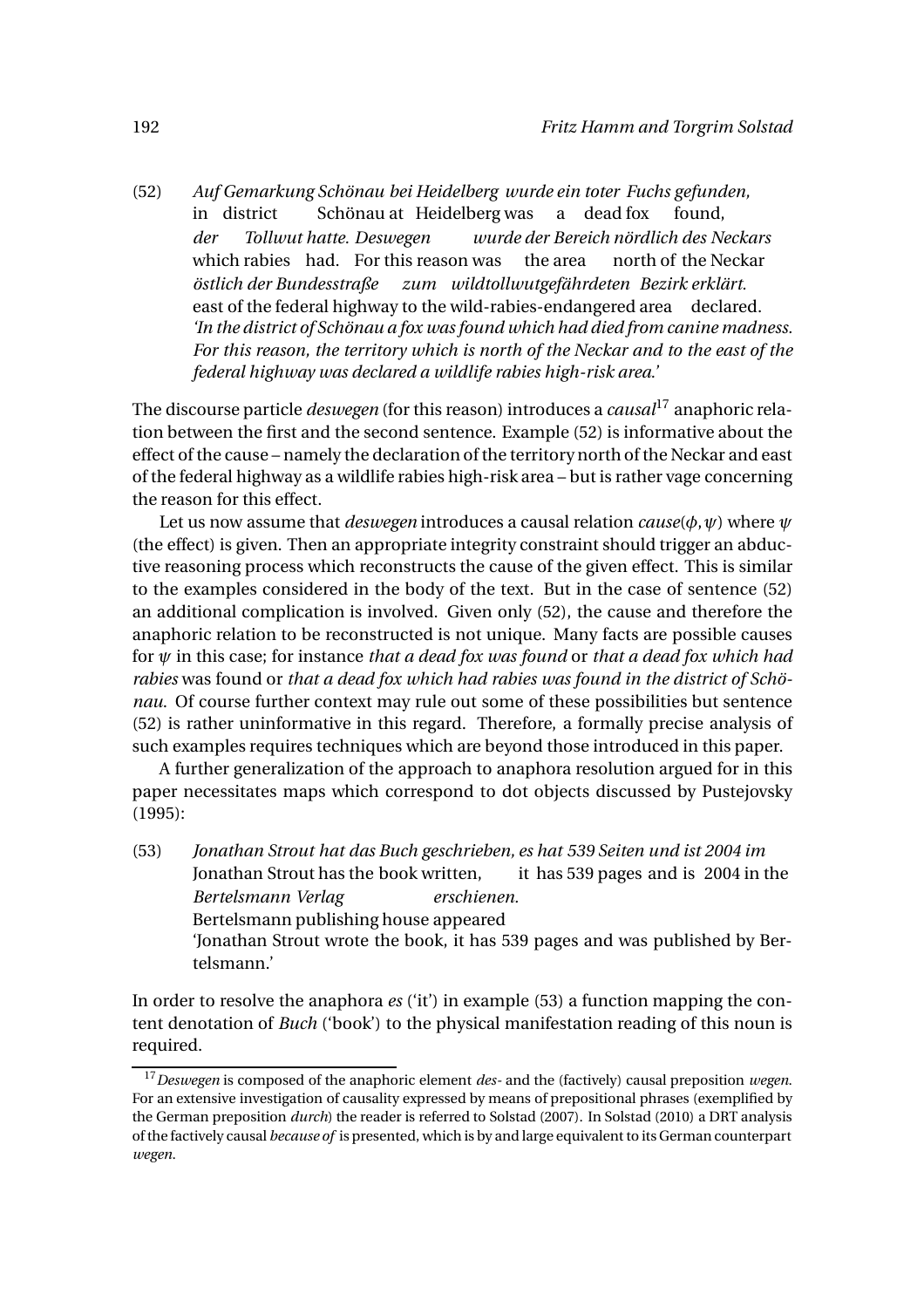# **References**

Bäuerle, R., 1988. *Ereignisse und Repräsentationen*. Tech. rep., LILOG-Report 43.

Dekker, P., 1993. *Transsentential Meditations*. Ph.D. thesis, University of Amsterdam.

- Dölling, J., 2003. Flexibility in adverbial modification: reinterpretation as contextual enrichment. In Lang, Ewald, Claudia Maienborn, and Cathrine Fabricius-Hansen (eds.), *Modifying Adjuncts*, pp. 511–552. Berlin/New York: Mouton de Gruyter.
- Dowty, D., 1991. Thematic proto–roles and argument selection. *Language*, 67:547–619.
- Egg, M., 2005. *Flexible Semantics for Reinterpretation Phenomena*. Stanford: CSLI Publications.
- Ehrich, V. and I. Rapp, 2000. Sortale Bedeutung und Argumentstruktur: *ung*-Nominalisierungen im Deutschen. *Zeitschrift für Sprachwissenschaft*, 19:245–303.
- Feferman, S., 1984. Toward useful type-free theories I. *The Journal of Symbolic Logic*, 49:75–111.

———, 2008. Axioms for determinateness and truth. *The Review of Symbolic Logic*, 1:204–217.

- Groenendijk, J. and M. Stokhof, 1990. Dynamic montague grammar. In Kálmán, L. and L. Pólós (eds.), *Papers from the second Symposium on Logic and Language*. Budapest.
- Hamm, F. and H. Kamp, 2009. Ontology and inference: The case of German *ung* nominals. In Roßdeutscher, A. (ed.), *Disambiguation and Reambiguation*, vol. 6 of *SinSpec – Working Papers of the SFB 732 "Incremental Specification in Context"*, pp. 1–67. Stuttgart: SFB 732.
- Hamm, F., H. Kamp, and M. van Lambalgen, 2006. There is no opposition between formal and cognitive semantics. *Theoretical Linguistics*, 32:1–40.
- Kamp, H. and U. Reyle, 1993. *From Discourse to Logic*. Dordrecht: Reidel.
- Kowalski, R. A. and M. Sergot, 1986. A logic-based calculus of events. *New Generation Computing*, 4:65–97.
- Krifka, M., 1989. *Nominalreferenz und Zeitkonstitution*. München: Fink.
- Lifschitz, V., 1994. Circumscription. In Gabbay, D., C. Hogger, and J. Robinson (eds.), *Handbook of Logic in Artificial Intelligence and Logic Programming: Vol 3*. Oxford: Clarendon Press.
- McCarthy, J. and P. Hayes, 1969. Some philosophical problems from the standpoint of artificial intelligence. In Michie, D. and B. Meltzer (eds.), *Machine Intelligence 4*. Edinburgh: Edinburgh University Press.
- Moens, M. and M. Steedman, 1988. Temporal ontology and temporal reference. *Computational Linguistics*, 14:15–28.